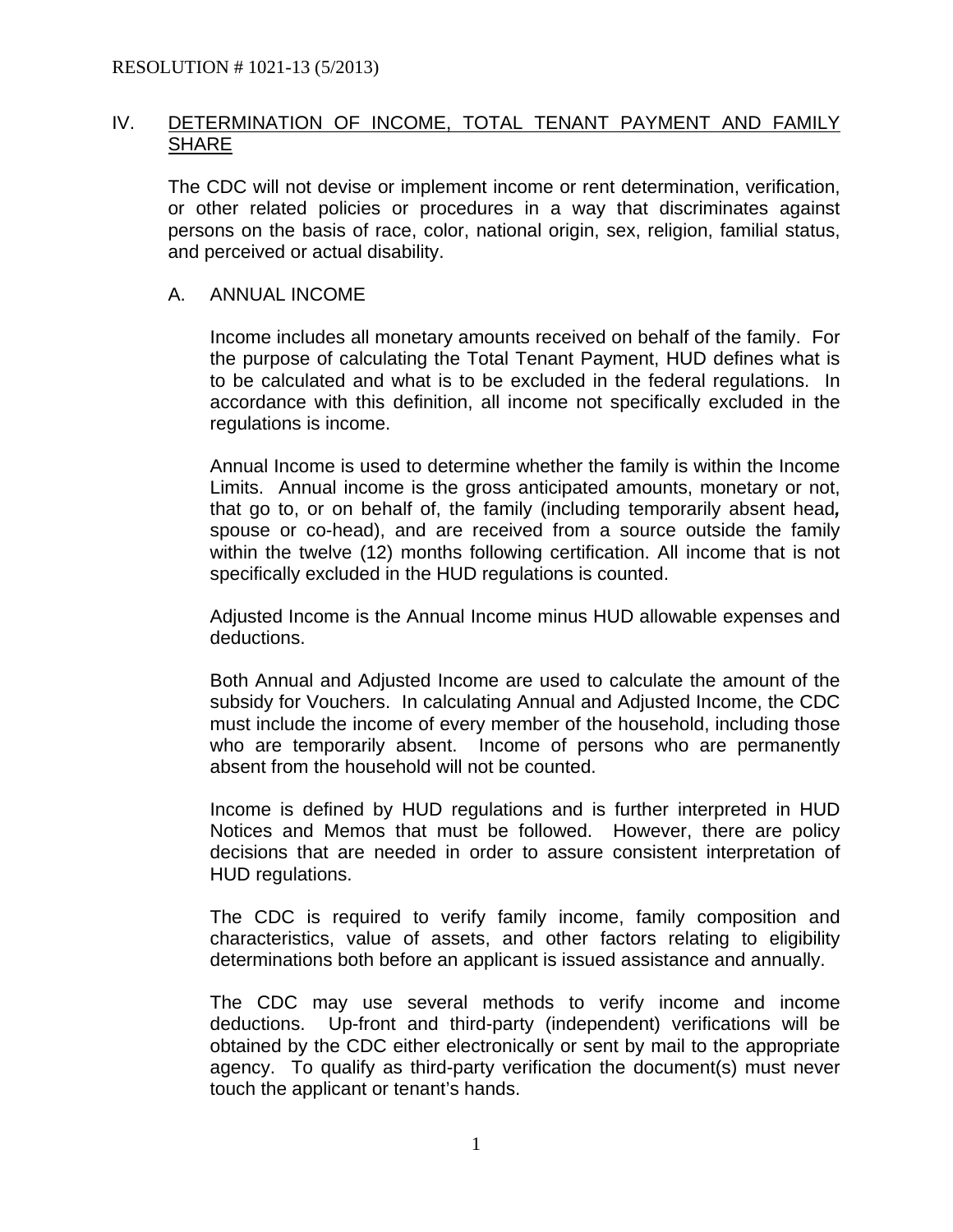If third-party written verification is not possible, the CDC may use third-party oral verification. If third-party verification is not possible, the Review of Documents method of verification may be used. And if that method is not possible, the CDC may accept self-declaration. When any form of verification other than third-party written is not used, the CDC must document the file with the reason that another form of verification was used.

### B. INCOME INCLUSIONS

1. Income of Temporarily Absent Household Members

In accordance with HUD regulations, the income of the temporarily absent spouse of the head of household will be included in total family income. The CDC will consider an absence anticipated to last less than three (3) months to be "temporary" unless the head of household can provide verification that the household member is permanently absent.

In calculating Annual and Adjusted Income, the CDC must estimate the income of every member of the household, including those who are temporarily absent. Income of persons who are permanently absent from the household will not be counted. Families must report in writing to the CDC any absence from the household of more than ten (10) calendar days and shall report their absence to the owner/landlord, consistent with the lease provisions. Any changes in family composition must be reported in writing to the CDC within ten (10) calendar days of the change in family composition. Families will be counseled at briefing sessions and re-certification on the effect family composition may have in determining Voucher size and Total Tenant Payment as well as the CDC's policies for dealing with such changes. At times, situations may arise that result in the temporary or permanent absence of a family member or members from the household. Such situations will be handled in the following manner:

- a. Absence of children for foster care. In instances in which the children have been removed from the home by a social service agency, the agency will be contacted to determine the approximate length of time the children are expected to be away from the home.
	- (1) If the agency indicates that the children are expected to return to the home at some point, the children will remain a part of the family composition and will be counted toward the family's subsidy standard, but will not be counted as dependents until they return to the home.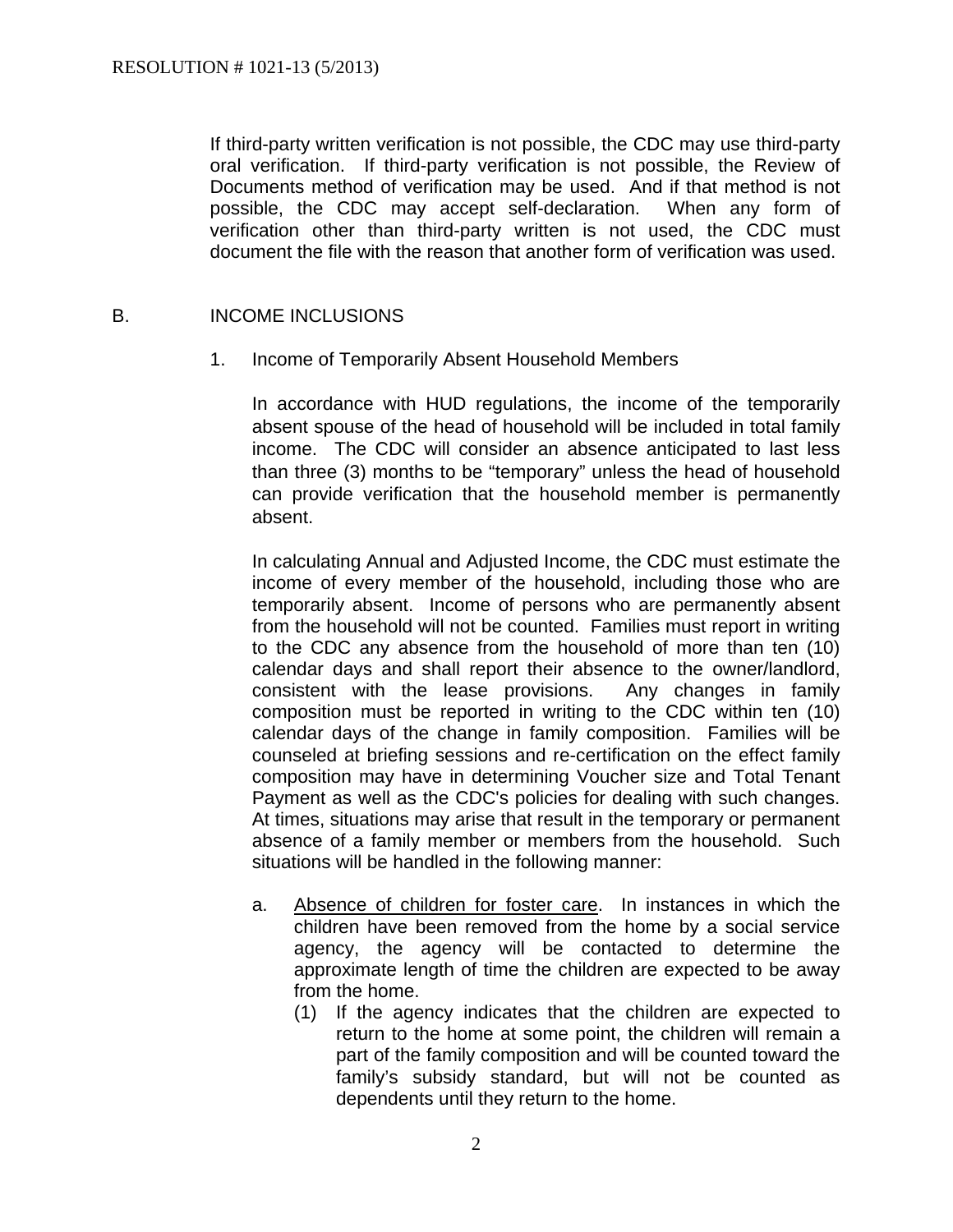- (2) If the children are not ever expected to be returned to the home, the children will be removed from the family composition and the family's subsidy standard will be reduced accordingly.
- (1) If the agency indicates that it is unknown whether the children will be returned to the home, the children will remain a part of the family composition.

Oral conversations with the social service agency must be thoroughly documented in the family file, including the date of contact, name and title of contact person, name of agency, and telephone number and the details of the conversation.

- b. Absence of single parent; use of caretaker adult. When a single parent leaves the household for an extended period as a result of imprisonment, hospitalization, military service, etc., and another adult moves into the home to care for the children, the rental assistance will not be terminated. The family composition will be modified to include the name of the caretaker as head of household. The caretaker's income may not be included in the family income, depending on whether or not the caretaker is considered to be a part of an assisted household for purposes of welfare assistance or other benefit programs. The single parent's name may be removed and the new caretaker listed as the head of the household or, in the alternative as a co-head. The file will be documented to explain the circumstances. When the parent returns to the unit, the family will report the anticipated change in household and provide documentation to CDC as to whether or not the caretaker will leave or remain in the household. In addition, the caretaker will be responsible for obtaining the owner's/landlord's approval.
- c. Absence of head of household, spouse or co-head due to military service or school. If the head of household, spouse or co-head is absent from the home to serve in the military or attend school, the income will be included in the calculation of family income. However, income received as a result of special hazardous duty pay when exposed to hostile fire will not be included.
- b. Absence of other family member due to military service or school. If a family member other than the head of household, spouse or co-head is absent from the home to serve in the military or attend school, the family has the option of considering the person permanently absent (income not counted, not on lease, and not counted for Voucher size) or temporarily absent (income counted, on lease, counted for Voucher size). For those family members in military service, the income received as a result of imminent danger pay when exposed to hostile fire will not be included.
- c. Absence due to hospitalization of sole family member. When the family consists of only one member and that person leaves the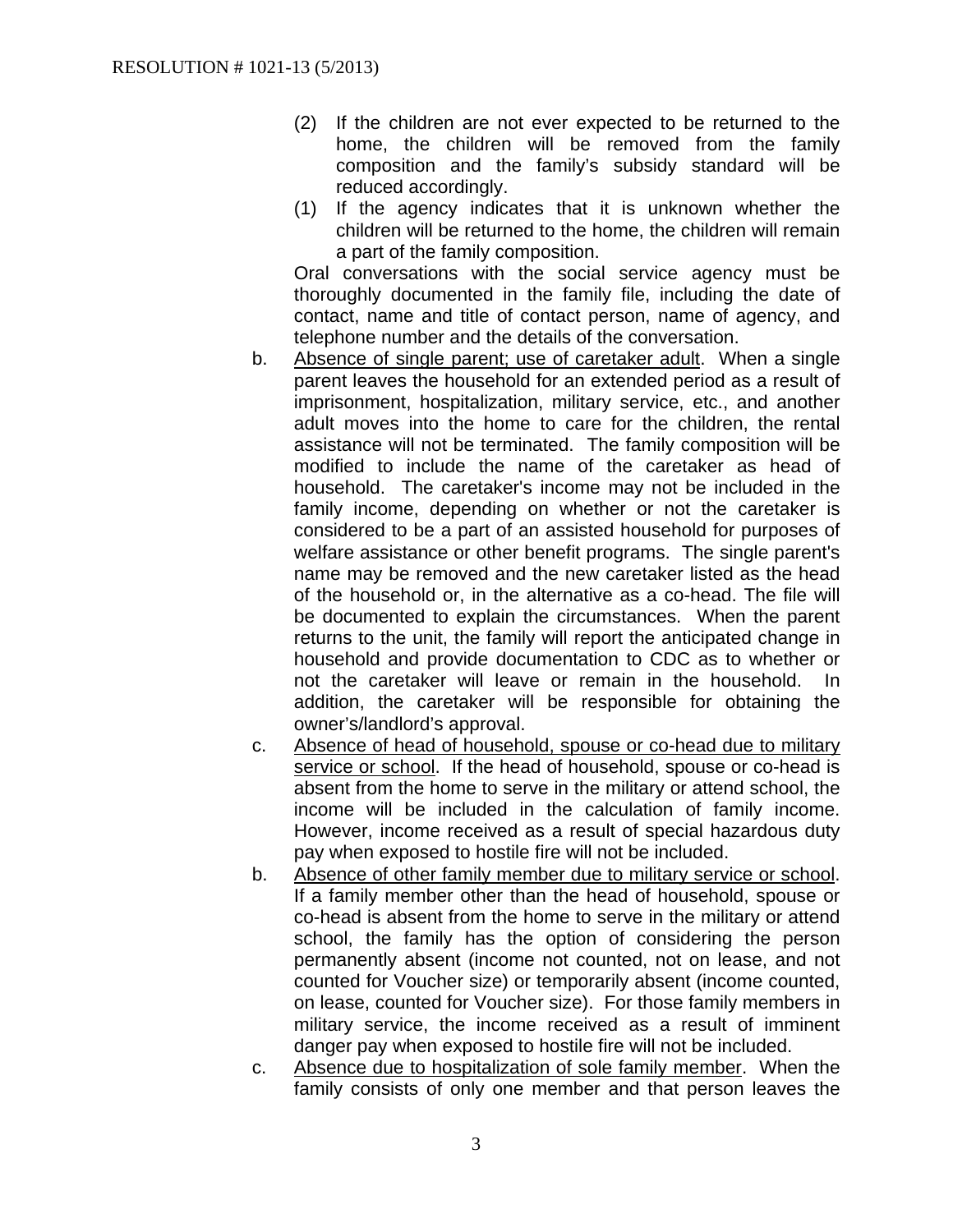home to go into a hospital or nursing home for a period of more than six (6) months, the assistance will be terminated. If a medical source documents that the person is expected to return to the unit in 180 days or less, the person shall continue to receive assistance. If the person is not back in the unit within 180 days, assistance will be terminated.

- d. Absence of All Household Members. If all members of the household are absent for 30 cumulative days, but have not moved from the unit, assistance will be terminated. In order to determine if the family is absent from the unit, the CDC may write letters to the family at the unit, telephone the family at the unit, interview the owner/landlord and neighbors, and/or verify if utilities are in service. In cases in which the family has moved from the unit, assistance will be terminated in accordance with the procedures set forth further in this Plan.
- e. Adult visitors. An adult may visit a unit for no more than ten (10) calendar days per year. The CDC must approve adults exceeding this limit before being considered a family member and added to the lease.
- f. Child visitors. Children under the age of eighteen (18) may visit a unit for a maximum of thirty (30) cumulative days per year without being considered part of the family, provided the family has the written permission of the owner/landlord. In cases where the children under the age of eighteen (18) are visiting for summer break, the head of household will be responsible for providing CDC documentation to that effect. In those instances the children will not be considered part of the household.
- g. Joint Custody of Children. Children who are subject to a joint custody agreement but live in the unit at least fifty-one percent (51%) of the time will be considered members of the household. If the family includes a child who is temporarily absent from the home due to foster care, the standards in paragraph number 8 above will be used.
- 2. Earned Income

Earnings anticipated to be received in the twelve (12) months following the effective date of the certification would be annualized. To annualize income, the CDC will multiply:

- Hourly income by the number of hours worked in a year;
- Weekly income by 52 weeks, unless it is verified that less weeks will be worked;
- Bi-weekly income by 26 pay-periods;
- Semi-monthly by 24 pay-periods; and
- Monthly by 12 pay-periods.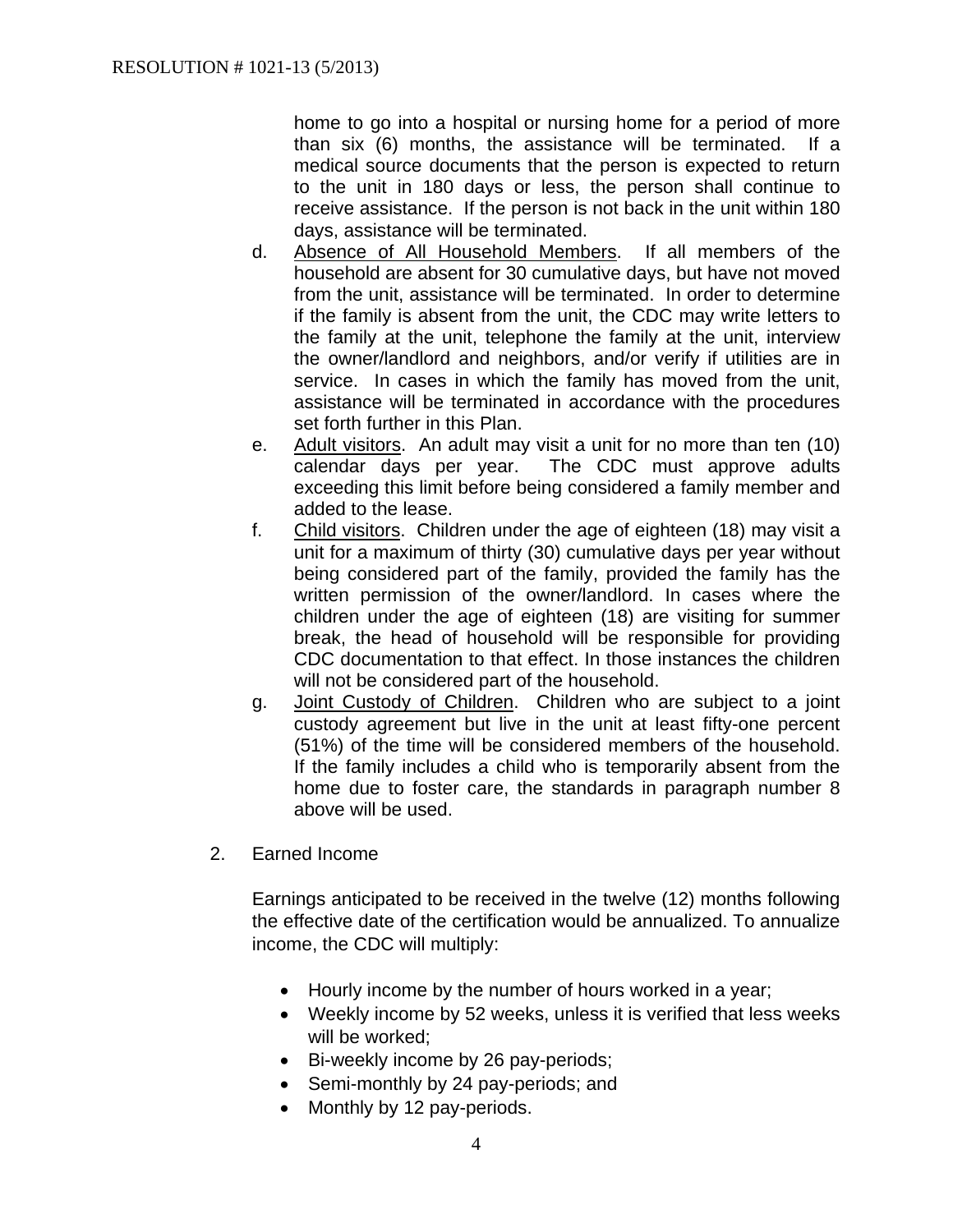Where income is seasonal or fluctuates as to hours or rates, such as for teachers, construction workers, farmers or migrant workers, the CDC will use an average for twelve (12) months based on past income history of the family and such anticipated income that can be verified.

3. Temporary or Sporadic Income

Temporary or sporadic income is not counted in determination of annual income. Employment lasting less than 30 days will be considered temporary. Sporadic income includes amounts that are neither reliable nor periodic.

4. Cyclical or Seasonal Work

When income varies due to cyclical or seasonal work, and the source of income has not changed from the previous year, the CDC may rely on the previous year's income to anticipate income for the coming year. Increases in pay rate over that of the previous year would be considered.

When anticipated income cannot be determined for a full twelve (12) month period, the CDC will annualize current income and conduct an interim reexamination when income changes.

5. Net Income from Business or from Self-Employment

The net income from the operation of a business or self-employment is counted as income. Net income is the amount of business income received less expenses incurred. Deductions from business income can include business vehicle expenses, supplies and materials, staff salary and benefits, depreciation of assets. Any withdrawals of cash from the business will be considered income unless the withdrawal is reimbursements of cash or assets invested in the operation by the family. Expenditures for expansion or amortization of capital indebtedness are not used as deductions from income.

Business expansion includes substantially increasing the size of the business or branching out into adjacent areas that are not part of the original operation. Straight-line depreciation of assets is an allowable expense and can be verified through examination of the income tax forms filed for the business or financial statements. Similarly, the accounting records and financial statements can be used to determine the cash or assets invested in the business. This information can be used to determine whether or not a withdrawal is a reimbursement of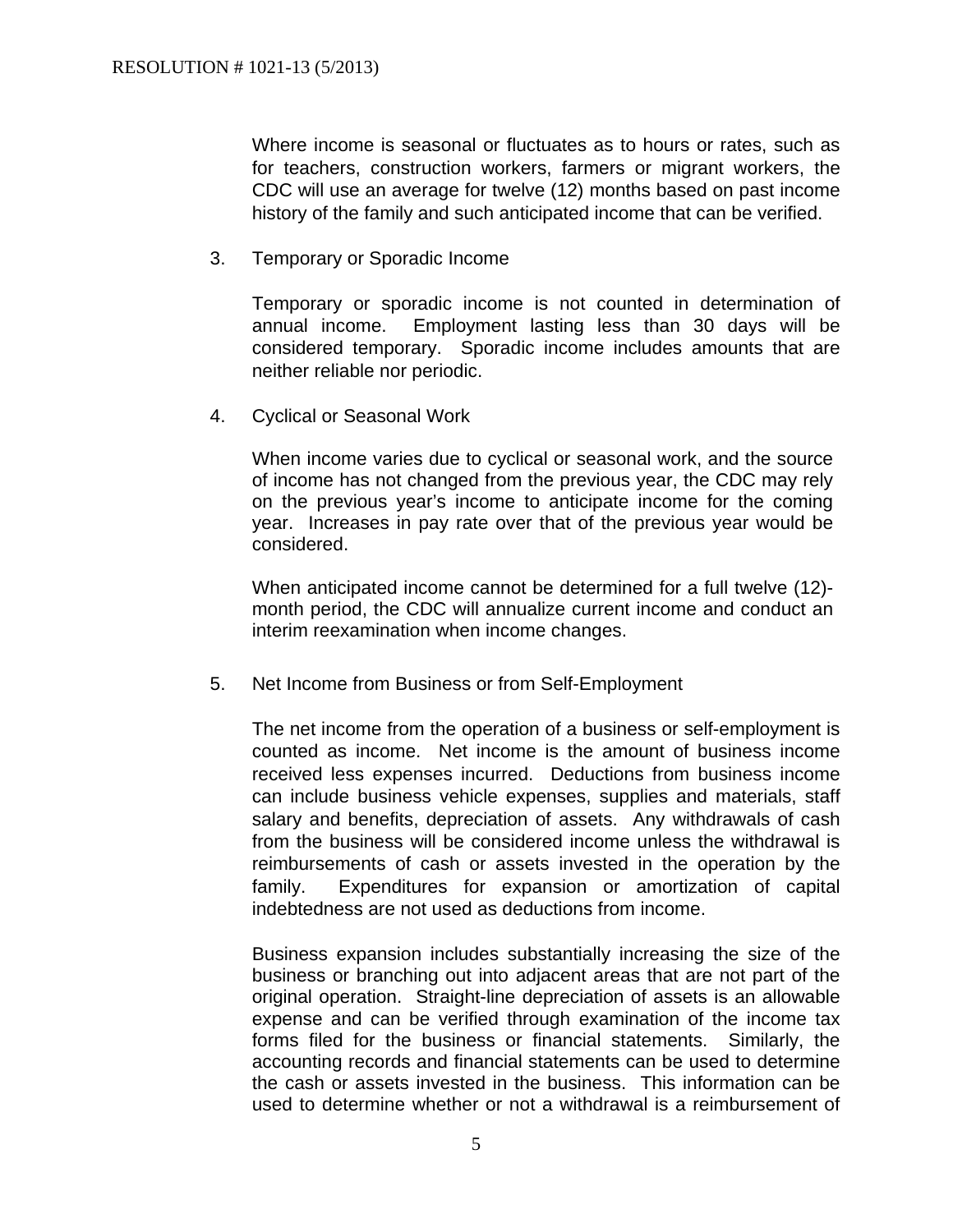investments in the business. If a business is co-owned by someone outside the household, financial statements and income tax returns can provide information to determine the level of net income to be attributed to the family from part ownership of the business.

6. Regular Contributions and Gifts

Regular contributions and gifts received from persons outside the household are counted as income for Tenant Rent calculation purposes. This includes rent and utility payments paid on behalf of the family and other cash or non-cash contributions provided on a regular basis. It does not include casual contributions, food from the food bank or other charitable organizations, or sporadic gifts.

For zero income families), the CDC may interview the tenant and review his or her current bills and receipts every ninety (90) days to determine the amounts paid for known household expenses and the sources of regular income, including in-kind contributions. This will be determined via a zero income questionnaire.

Third-party verification of income from regular contributions and gifts will be obtained whenever possible. If the party providing regular contributions refused to verify the information, the CDC will document the file. In this case, the head of household or member receiving the income will be asked to complete a Declaration of Regular Contributions.

. 7. Financial Assistance to Single Eligible Student of Higher Education

Financial assistance included in annual income is any financial assistance that a student receives in excess of tuition (e.g., athletic and academic scholarships) and that the student receives (1) under the Higher Education Act, (2) from private sources (3) from an institution of higher education as defined by the Higher Education Act of 1965.

Treatment of financial assistance received by an eligible student of higher education is included as follows:

Eligible single student, age 23 or younger, not a veteran, no dependent child (meets requirements of 24 CFR 5.612), the CDC shall count as income all financial assistance in excess of tuition (except student loans).

The CDC will exclude all student financial assistance in determining income for the following: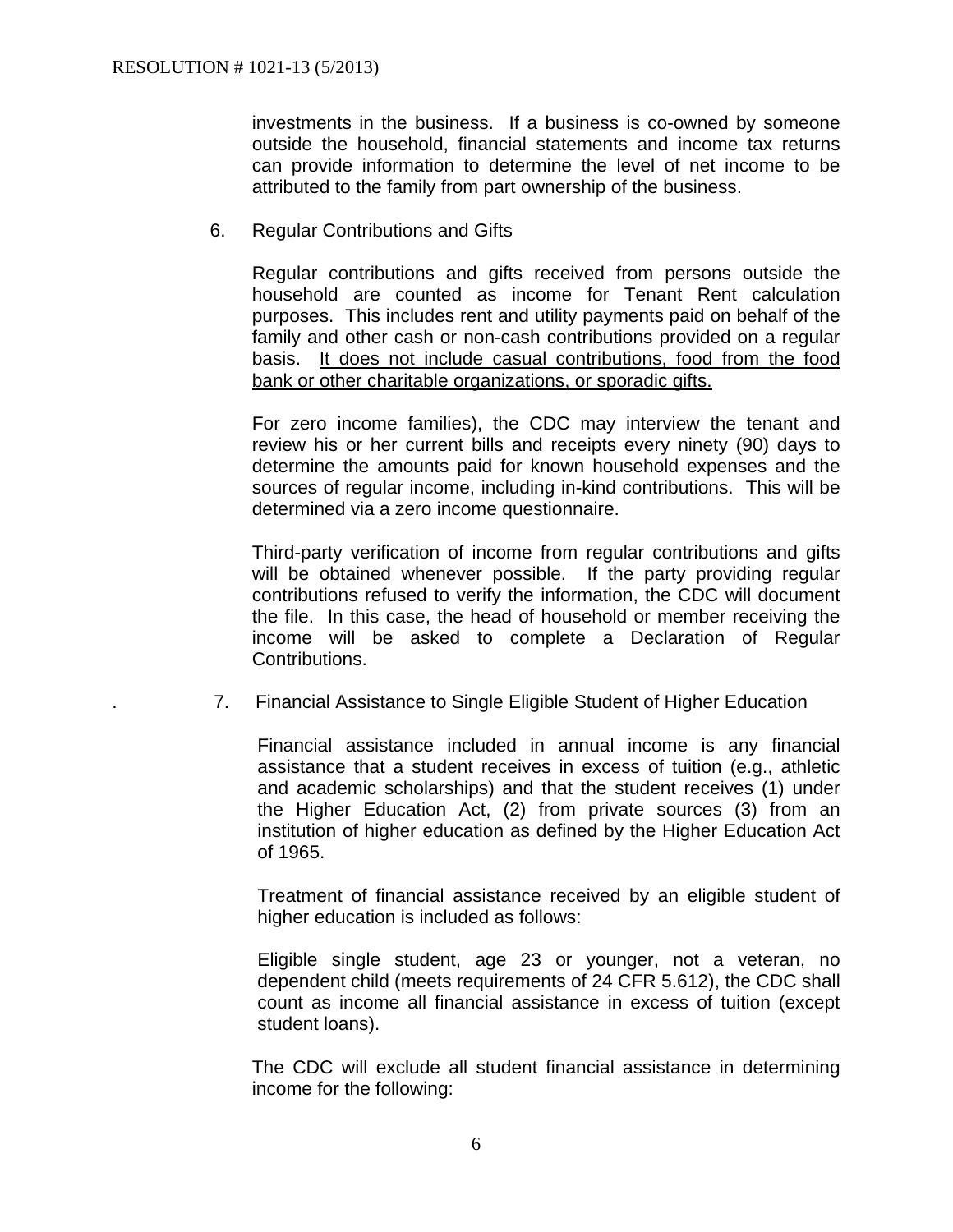- **Eligible single student, over age 23 with dependent child**
- **Eligible single student, age 24 or older**
- Student of higher education (regardless of age), living in parental household
- 8. Alimony and Child Support

Alimony and child support payments are counted as income for Tenant Rent calculation purposes. The amount awarded is counted unless the tenant can verify that they are not receiving that amount. Third-party verification of income from these sources is obtained by contacting the former spouse and/or the Child Support Recovery Unit. If the verification is not received within a reasonable amount of time, the CDC will allow the family to submit at least the last three (3) months of child support check stubs and/or complete a self-declaration statement.

9. Lump Sum Payments

Lump-sum payments received due to delayed start of periodic payments (e.g., unemployment, TANF, or child support) except Social Security and Supplemental Security Income benefits (which are not counted as income), whether due to disputes or processing problems, are counted as income in the following manner:

- a. If the lump sum amount is reported within ten (10) calendar days of the date it was received, the lump sum amount will not be taken into account prior to the next re-certification. If, at the next annual re-certification, the lump sum amount has been converted to an asset (i.e., placed in a savings account or invested), it will be treated like any other asset.
- b. If the lump sum is not reported within ten (10) calendar days, the increased income will be handled retroactively by adding the income to the annual income that was in effect when the payment was received, as long as the date is not prior to program participation. The Total Tenant Payment will be recalculated and compared to the previous Total Tenant Payment. The family has the choice of paying this "retroactive" rent to the CDC in a lump sum or entering into a Promissory Note with the CDC. The family officially owes this money to the CDC whether or not the family chooses to continue its participation in the Housing Choice Voucher program.

Attorney fees may be deducted from lump-sum payments when the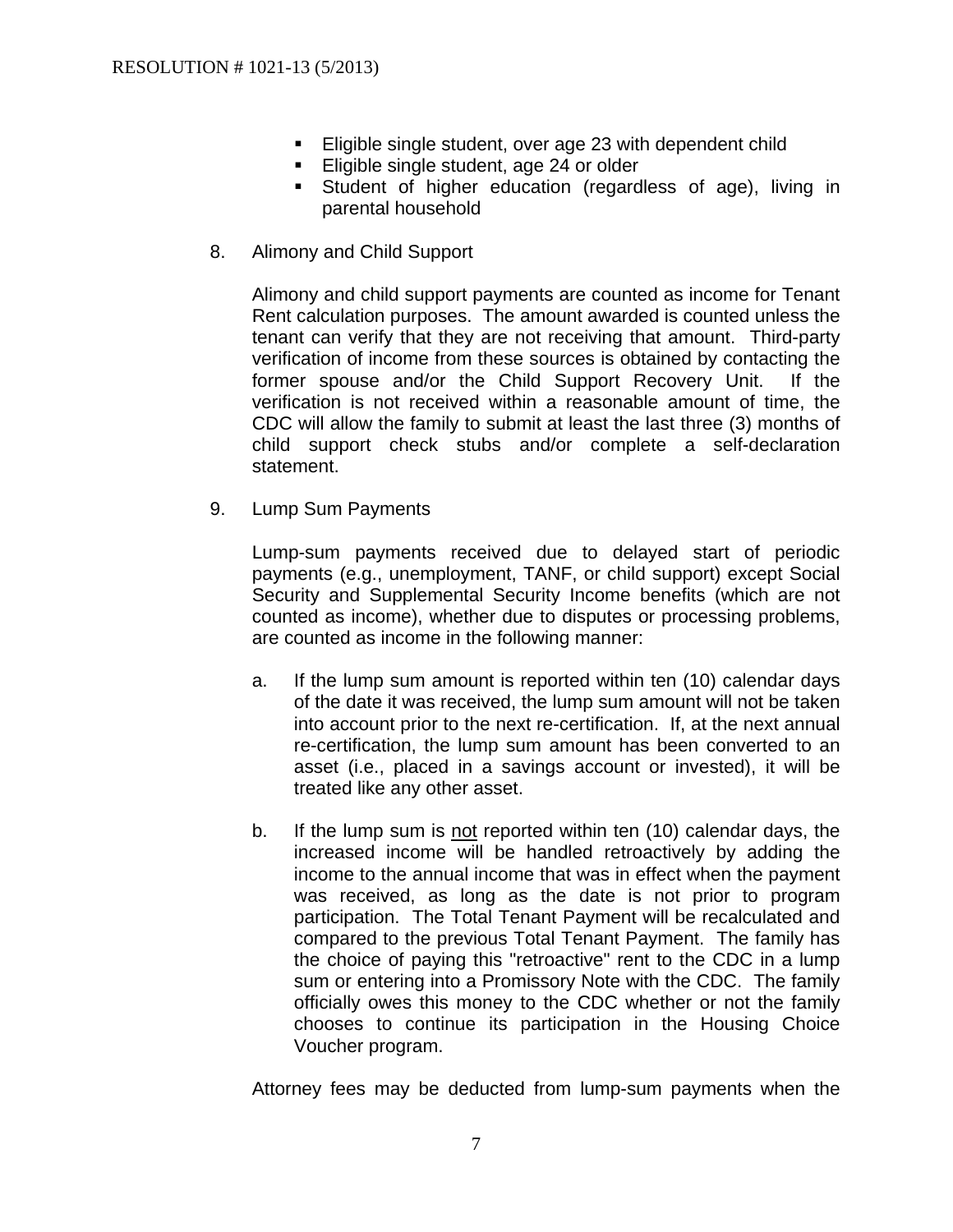services were necessary to recover the lump-sum settlement and when the recovery does not include additional monies to pay the attorney fees*.* 

Social Security and Supplemental Security Income benefits that are received in a lump sum or prospective monthly amounts are excluded from annual income. The lump sum payment may be treated as an asset.

- 10. Income from Assets
	- a. Assets Valued Under \$5000

When assets owned by any family member (including minors) have a combined cash value of less than \$5,000, actual income received from the asset(s) is counted as income. (An example is checking and savings accounts.) In determining the value of checking accounts the CDC will use the lesser of the current balance or the average daily balance of the account for the most recent past three (3) months. Anticipated interest will be determined by multiplying the value of the checking account by the annual interest rate.

b. Assets Valued Over \$5,000 When assets owned by any family member (including minors) have a combined cash value of more than \$5,000 the CDC will use the greater of actual income received from the asset(s) or imputed income using the HUD passbook rate.

# c. Assets Disposed of for Less than Fair Market Value

The CDC will count as an asset the difference between the market value and the actual amount received for assets disposed of for less than market value for two (2) years from date of disposition. An imputed income may be calculated if all assets total more than \$5,000.

d. Contributions to Retirement Funds While an individual is employed, only the amount the family can withdraw without retiring or terminating employment is included as assets. After retirement or termination of employment, any amount the employee elects to receive, as a lump sum is included in income.

### 11. Military (Armed Forces) Pay

The Military Pay of the head of household, spouse or co-head is included in annual income. All regular pay, special pay and allowances of member of the military will be included in income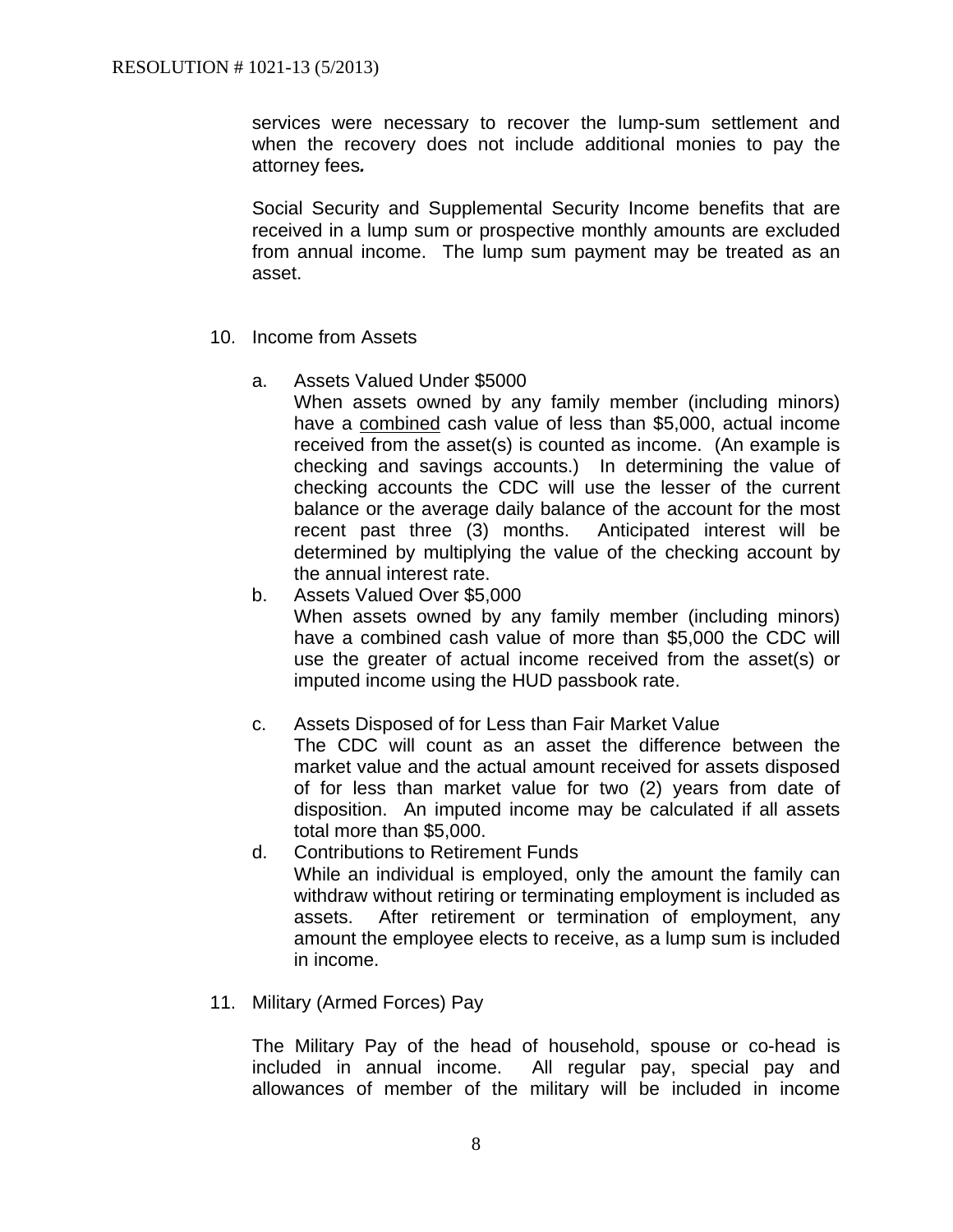(EXCEPTION: Special hazardous duty pay for a family member exposed to hostile fire is excluded.)

12. Public Assistance

Public assistance includes:

- Temporary Assistance to Needy Families (TANF); and
- General Assistance.

Special calculations must be made for benefits received in "as paid" state or local programs. California and Mendocino County benefits are not "as paid."

"As paid" programs are those in which the family receives a specific amount for shelter and utilities and the amount is adjusted based upon the actual amount the family pays for shelter and utilities.

13. Imputed Welfare Income

The CDC will not reduce a family's contribution rent if the family's welfare benefits were reduced due to:

- a. Welfare fraud; or
- b. Failure to fulfill the Welfare Department's economic selfsufficiency or work.

Imputed Welfare income must be calculated if the Welfare Agency verifies in writing that a family has been sanctioned for one of the two reasons above. Under these circumstances, the CDC will not reduce the total tenant payment for the family. The amount of the sanction in welfare benefits is identified as imputed welfare income. The amount of the imputed welfare income plus other income received by the family is used to calculate the total tenant payment.

When new income to the household exceeds the imputed welfare income, the imputed welfare income is no longer considered in the determination of annual income.

The family will be offered an opportunity for an informal hearing. The CDC will determine through third-party written verification why the benefits were reduced or suspended before adjusting the income and rent. If welfare benefits expired and program requirements were met, the family income will be reduced to determine rent.

14. Payments in Lieu of Earnings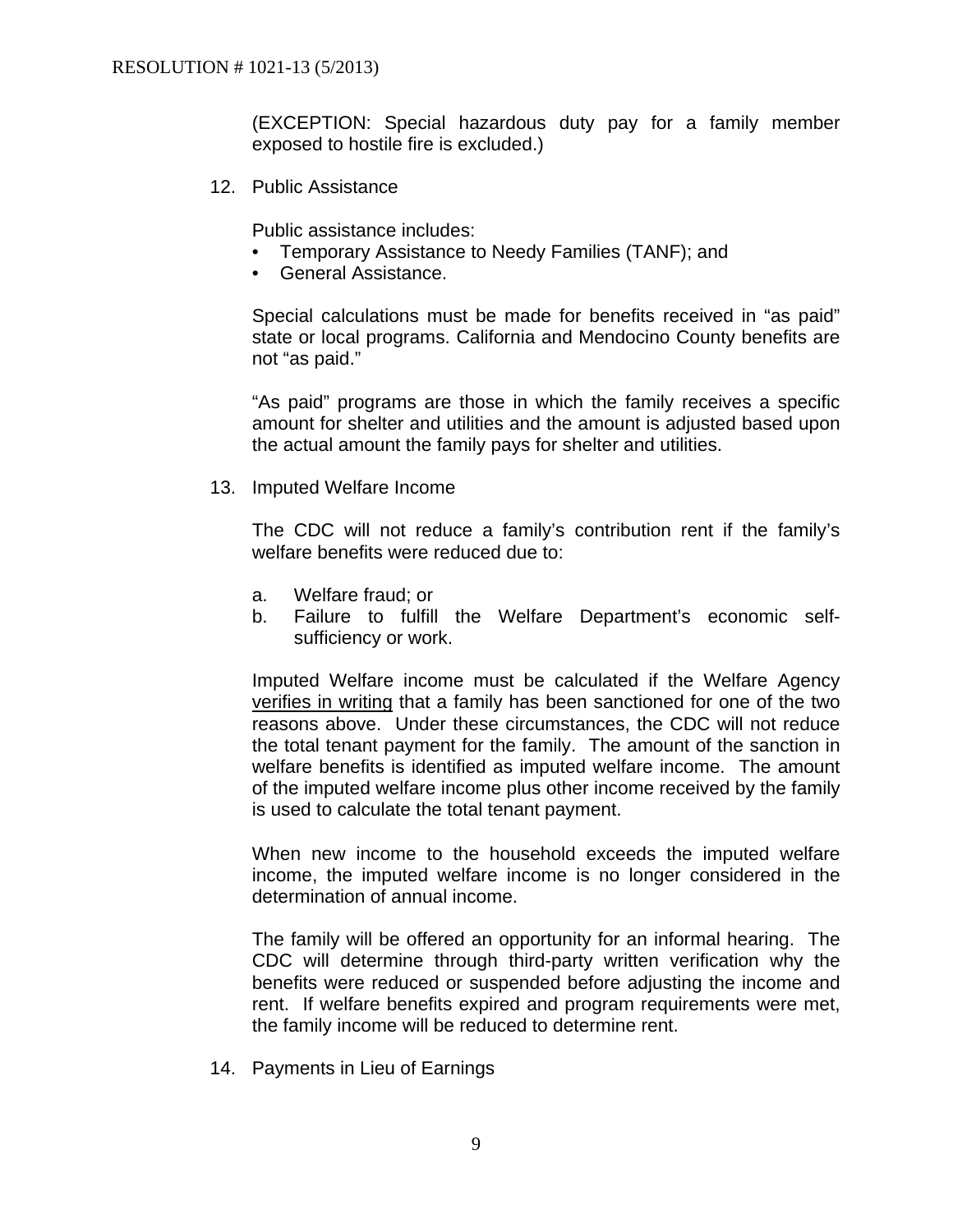When payments in lieu of earnings cannot be anticipated for the twelve (12) months following examination, annualize the payments in lieu of earnings and conduct an interim recertification when income changes. Examples of payments in lieu of earnings may include:

- Unemployment;
- Disability payment (unless it is a lump sum payment);
- Workers' Compensation (unless it is a lump sum payment); and
- Severance Pay (unless it is a lump sum payment).

Lump-sum health and accident insurance payments and Workers' Compensation are not counted as income.

15. Periodic Payments and Allowances

The full amount of periodic amounts received from:

- Social Security;
- Supplemental Security Income;
- Annuities:
- Insurance Policies:
- Retirement Funds:
- Pensions:
- Disability or Death Benefits;
- Alimony or Spousal Support;
- Child Support;
- Other Types of Periodic Receipts.

The withdrawal of cash from an investment that is received as periodic payments (i.e. 401K, IRA) should be counted as income unless the family can document and the CDC verifies that amounts withdrawn are reimbursement of amounts invested.

When a family makes a withdrawal from an account in which it has made an investment (such as an annuity or IRA), the withdrawals count as income only after the amount invested has been totally paid out.

If benefits (such as Social Security or Veteran's benefits) are reduced due to a prior overpayment, use the actual amount of the current allocation (before withholding for medical premiums).

If benefits are reduced due to other withholding, such as an IRS garnishment or child support garnishment, use the full award amount.

16. Income of Dependents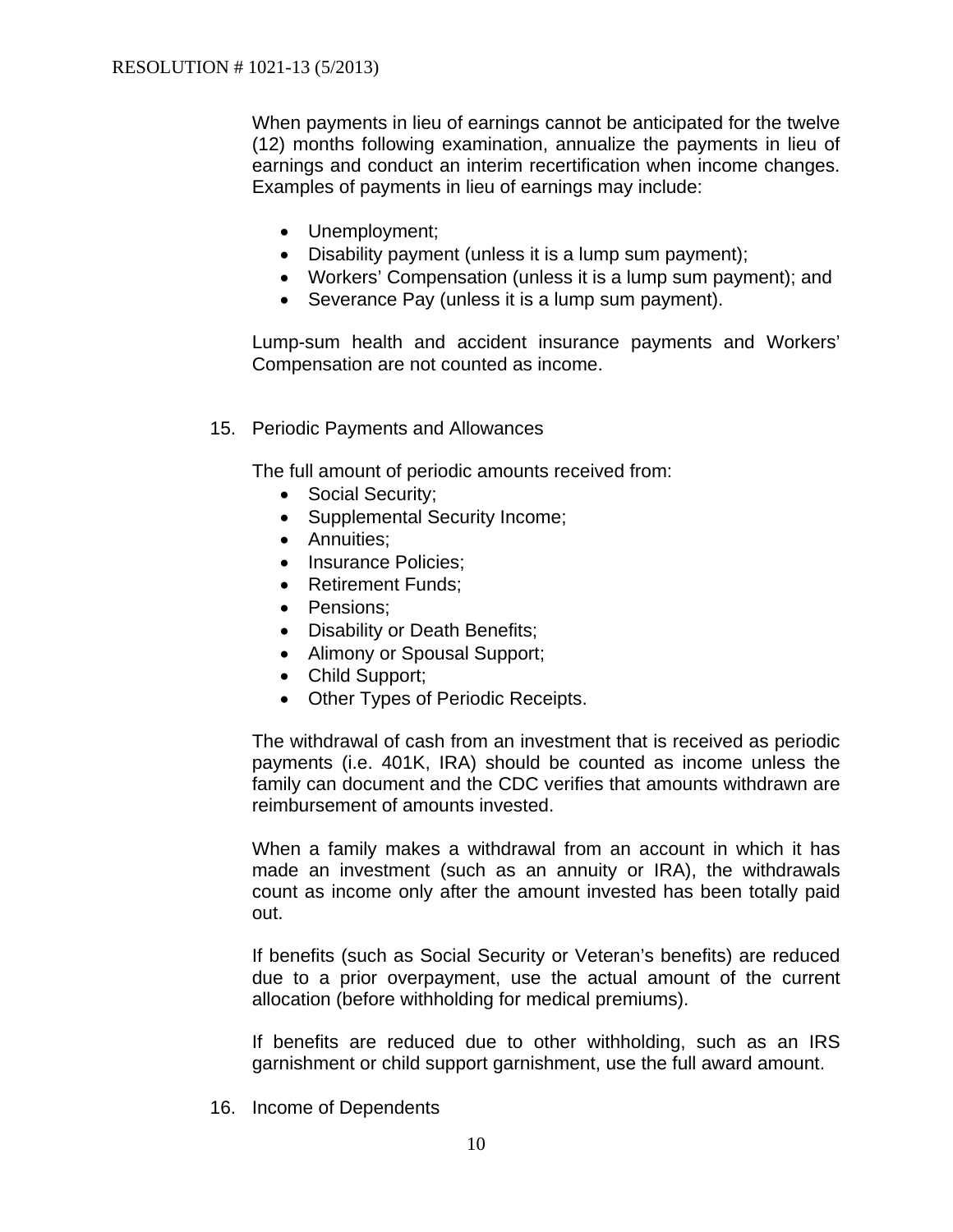A dependent is a family member who is under 18 years of age, is disabled (regardless of age), or is a full-time student (regardless of age).

The head of household, spouse or co-head, foster-child, or live-in aide are never dependents.

Benefits and non-earned income of minors is counted in determining annual income. Earned income of minors is not counted.

Count only the first \$480 of earned income of full-time students age 18 and older who are not the head of household, spouse or co-head.

Count all non-earned income of full-time students except for financial assistance of dependent students of higher education.

Count all income (earned and non-earned) of the head of household, spouse or co-head, even if he/she is a full-time student or a minor.

17. Income of a Live-in Aide

The income of a live-in aide is excluded from income provided that the person meets the live-in aide criteria established by HUD.

A live-in aide is a person who resides with one or more elderly or near elderly persons or persons with a disability and who:

- Is determined to be essential to the care and well-being of the persons;
- Is not obligated for the support of the persons; and
- Would not be living in the unit except to provide the necessary supportive services.

This definition does not automatically exclude relatives. Husbands or wives for example may provide attendant care for spouses would not have their income excluded since they would be living in the unit and are legally responsible for support. An adult son, daughter or other relative would have their income excluded if they can demonstrate that they otherwise would be living elsewhere. Verification would involve a determination regarding whether the person previously lived outside the unit and moved back solely to take care of the family member, and has not resided in the unit for at least six (6) months.

Verification of need for live-in aide services should be obtained from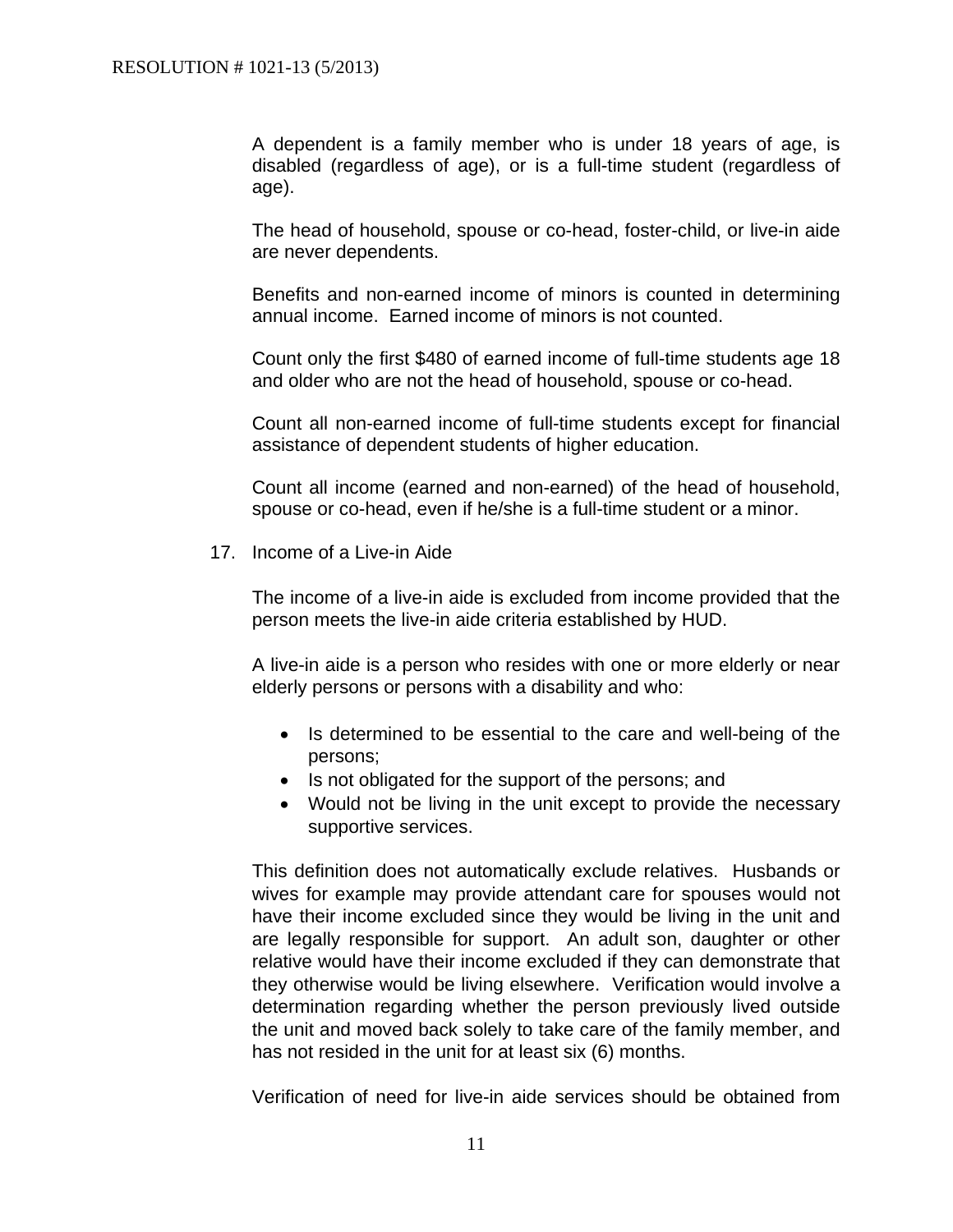qualified medical, health or social services/rehabilitation specialists. Verification of legal requirement for support includes marriage certificates, court ordered guardianship, or other legal documents requiring the attendant to be legally responsible for support of the person they care for. The CDC would have to verify residency of the attendant as being elsewhere through prior landlords, rental agreements or leases, rental receipts, utility bills in the attendant's name for another address, driver's license or other government issued ID, etc.

Live-in aides are not remaining members of a resident family and must vacate the unit if the person they care for vacates. Also, live-in attendants should have their own bedroom and may have family members live with them provided that HUD will not increase the subsidy by the cost of additional bedrooms and the presence of the live-in aide's family does not cause over-crowding.

C. AVERAGING INCOME

There are two ways to calculate income when the income cannot reasonably be anticipated for a full year:

- 1. Annualize current income (and subsequently conduct an interim reexamination if income changes); or
- 2. Average known sources of variable income to estimate an annual income (no interim adjustment is required if income remains as predicted).

Income from the previous year may be analyzed to determine the amount of anticipated income when future income cannot be clearly verified. If, by averaging, a reasonable estimate can be made, that estimate will be used to anticipate annual income over the next twelve (12) months, instead of changing the HAP every month as the income fluctuates.

### D. FEDERALLY MANDATED INCOME EXCLUSIONS

Some amounts are prohibited from being included in a family's income for rent determination purposes. These amounts, called exclusions, are not part of Annual Income.

Excluded income is reported on form HUD-50058.

The CDC must obtain verification for income exclusion if, without that verification, the CDC would not be able to determine whether or not the income is to be excluded from Annual Income. Depending on the circumstances, any or all of the following may need to be verified: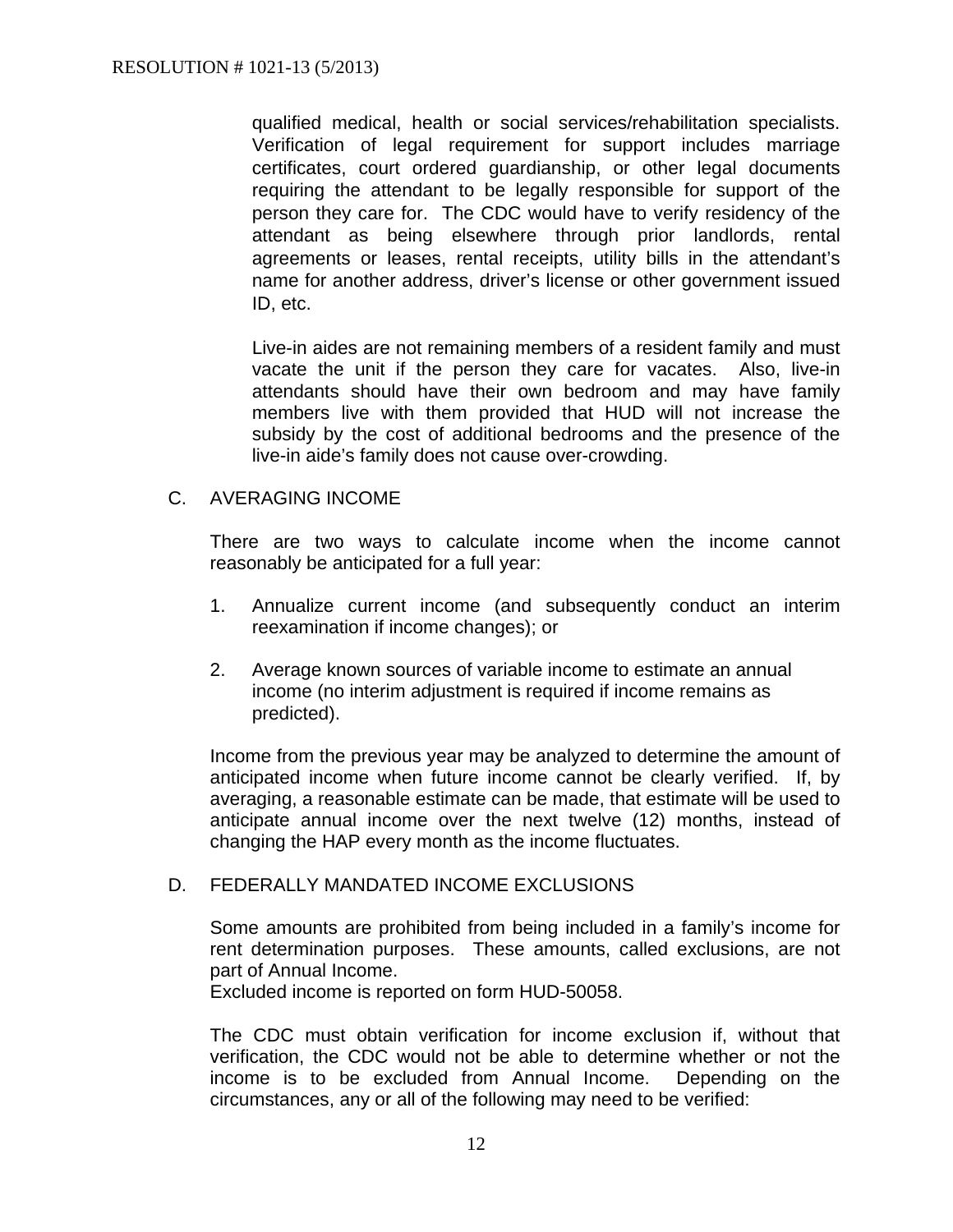- Source of excluded income;
- Circumstances that qualify a family member's income to be excluded; or
- The amount of the exclusion
- 1. Wages of Family Members Under Age 18

The full amount of income from employment of children (including foster children) under the age of 18 (excluding the head of household, spouse of head of household, or co-head).

2. Earnings in Excess of \$480 for Full-Time Students Over Age 18 (except Head of Household, spouse or co-head)

The first \$480 of earned income of each full-time student 18 years old or older (excluding the Head of Household, spouse or co-head) earned is counted in calculation of Annual Income.

3. Refunds or Rebates of Property Tax on Home

Amounts received by a family in the form of refunds or rebates under State or local law for property taxes paid on the dwelling unit are excluded in the calculation of Annual Income.

- 4. All student financial assistance for:
	- Eligible single student, over age 23 with dependent child
	- Eligible single student, age 24 or older
	- Student of higher education (regardless), living in parental household
- 5. Lump-Sum Additions to Family Assets

Lump-sum additions to family assets, such as inheritances, health and accident insurance, worker's compensation, capital gains and settlements for personal or property losses are excluded in the calculation of Annual Income.

6. Lump-Sum Payments of Deferred Benefits

Deferred periodic amounts from Supplemental Security Income and Social Security benefits that are received in a lump sum amount or in prospective monthly amounts are excluded in the calculation of Annual Income.

7. Amounts Set Aside for Use under PASS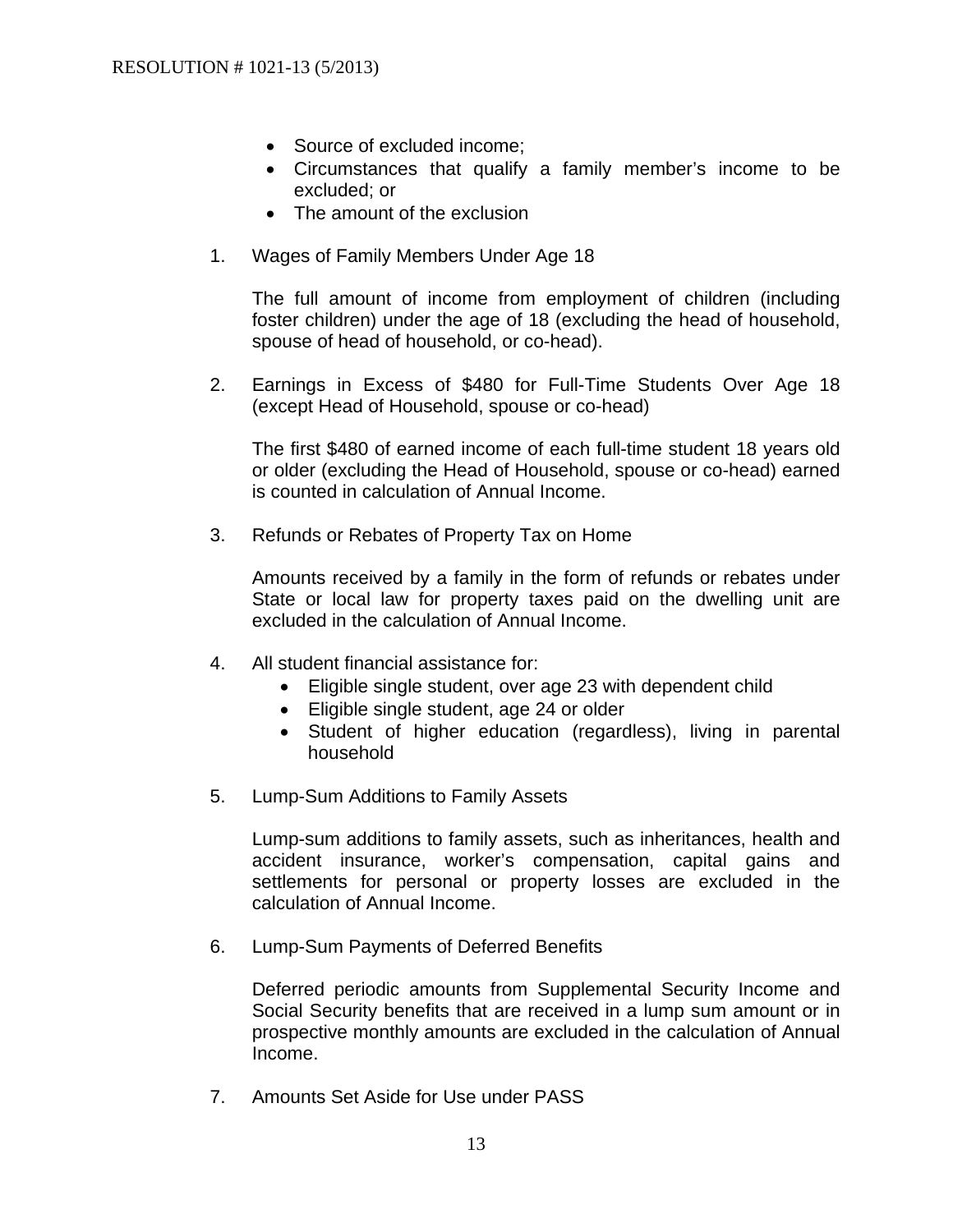Amounts received by a person with a disability that are disregarded for a limited time for purposes of SSI eligibility and benefits because they are set aside for use under a Plan to Attain Self-Sufficiency (PASS) are excluded in the calculation of Annual Income.

8. Temporary, Non-Recurring, Sporadic Income

Temporary, non-recurring or sporadic income (including gifts) is excluded in the calculation of Annual Income.

Sporadic income is that which is not of a regular nature and which cannot be counted on continuing.

9. Medical Expenses

Amounts received by the family that are specifically for, or in reimbursement of, the cost of medical expenses for any family member are excluded in the calculation of Annual Income.

10. Income of Live-In Aides

All income of a live-in aide is excluded in determining annual income.

11. Adoption Assistance Payments in Excess of \$480 per Child

Count as Annual Income the first \$480 per child of adoption assistance payments.

12. Payments to Keep Developmentally Disabled Family Members at Home

An amount paid by a State or local agency to a family with a member who has a developmental disability living at home is excluded in the calculation of Annual Income.

13. Payments Received for the Care of Foster Children or Adults

Payments received for the care of foster children or foster adults are excluded in the calculation of Annual Income. Foster Adults are usually persons with disabilities, unrelated to the tenant family, who are unable to live alone.

14. Armed Forces Hostile Fire Pay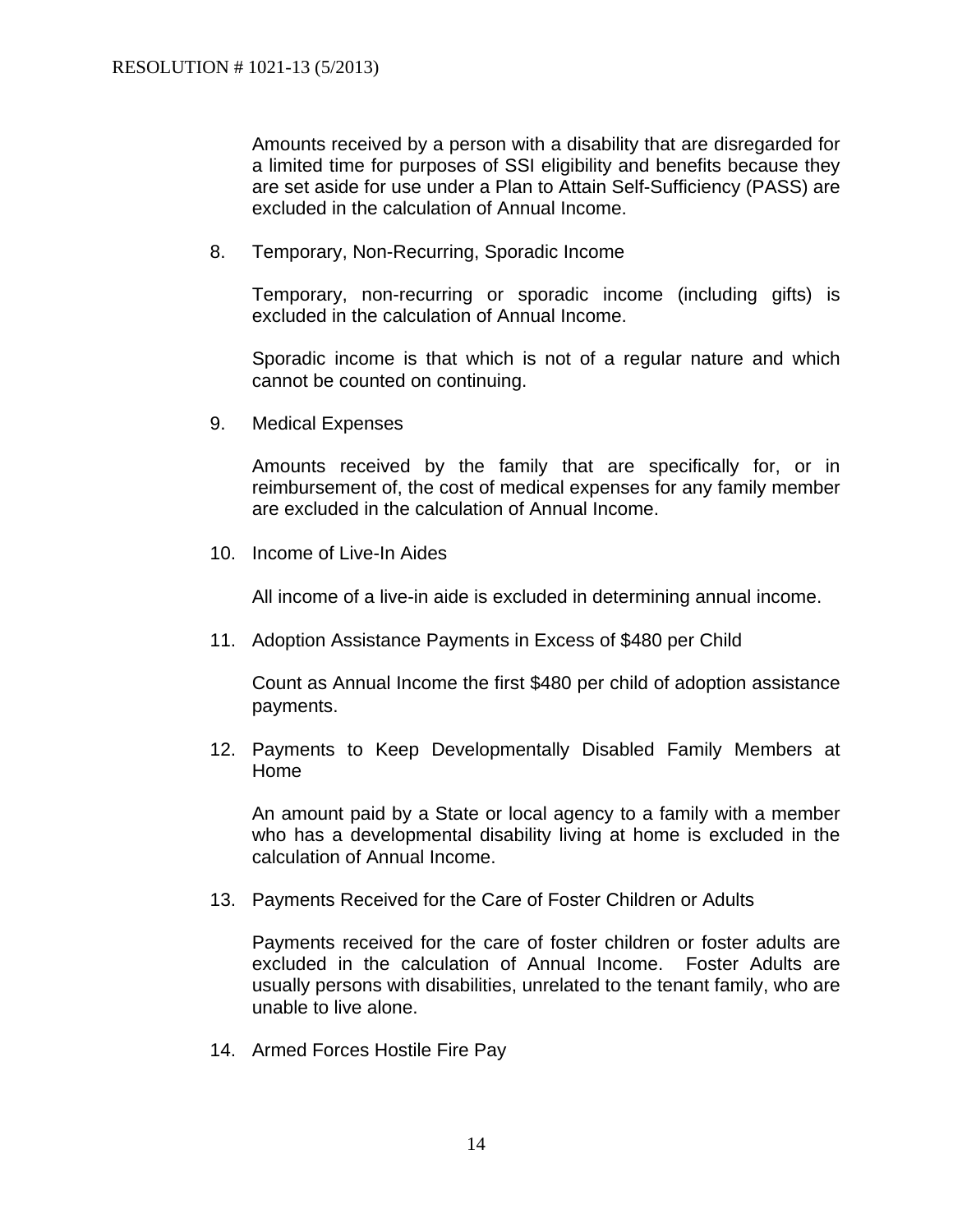The special pay to a family member serving in the Armed Forces who is exposed to hostile fire is excluded in the calculation of Annual Income. All other pay to household members who are serving in the Armed Forces is included in income.

15. Foreign Government Reparation Payments

Reparation payments paid by a foreign government pursuant to claims filed under the laws of that government by persons who were persecuted during the Nazi era are excluded in the calculation of Annual Income.

16. Earnings and Benefits from Employment Training Programs Funded by HUD

Training programs funded by HUD will have goals and objectives. This is not to be confused with employment by the CDC.

17. Incremental Earnings and Benefits from Participation in Qualifying State and Local Employment Programs

Incremental earnings and benefits received by any family member from participation in qualifying State or local employment training programs (including training programs not affiliated with a local government) and training of a family member as resident management staff are excluded in the calculation of Annual Income.

A qualified training program is one that is part of a State or local employment-training program and has clear goals and objectives. This would include programs that have the goal of assisting participants in obtaining employment skills, and are authorized or funded by Federal, State or local law, or operated by a public agency. These include programs through Department of Labor, Employment Training Administration, and Welfare-to-Work Grants.

Amounts excluded by this provision are excluded only for the period during which the family member participates in the employmenttraining program.

18. Reimbursement for Out of Pocket Expenses While Attending a Public Assisted Training Program

Amounts received by participants in other publicly assisted programs that are specifically for, or in reimbursement of, out-of-pocket expenses incurred (special equipment, clothing, transportation, child care, etc.) and which are made solely to allow participation in a specific program are excluded in the calculation of Annual Income.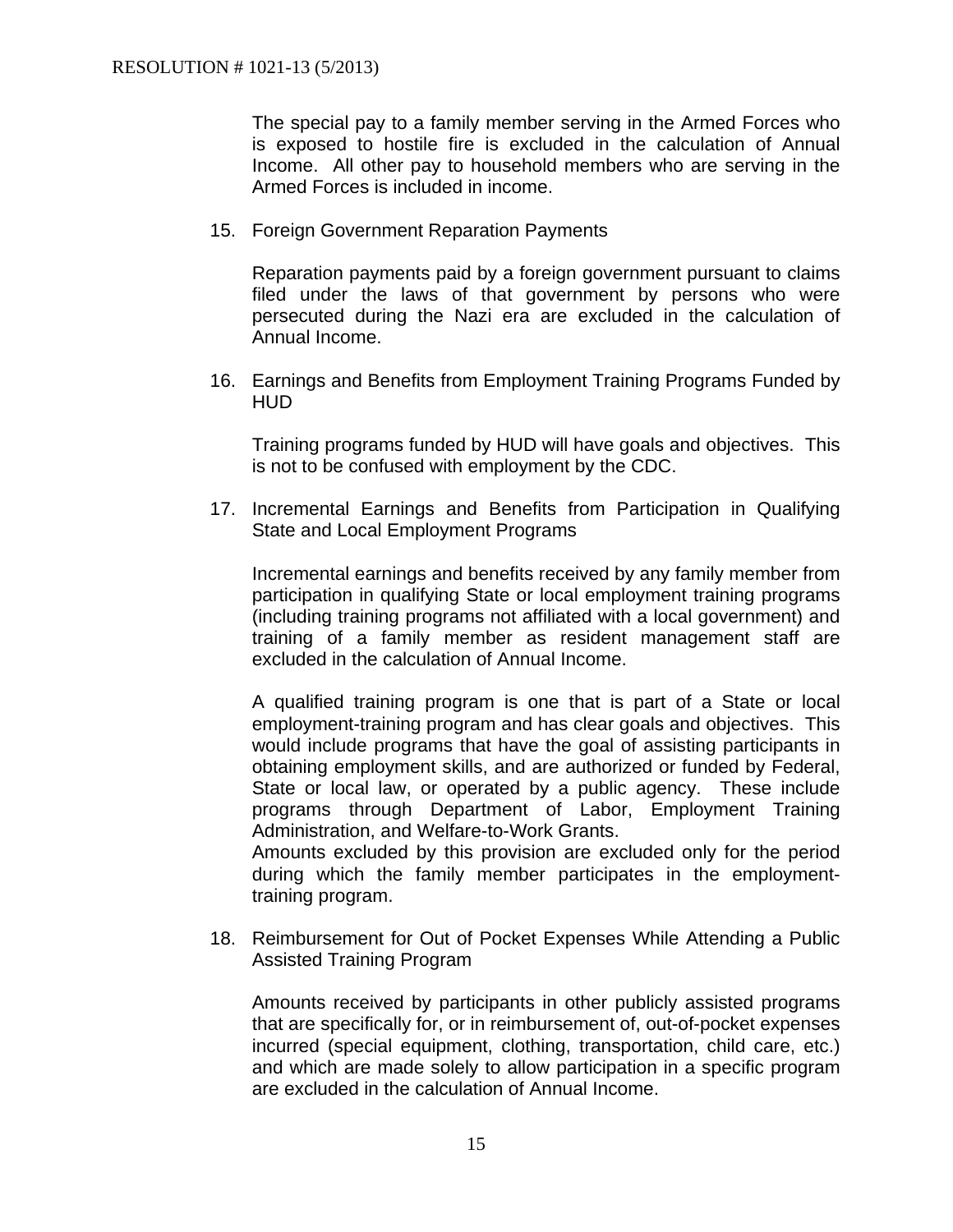19. Resident Service Stipend not to Exceed \$200 per Month for Services to the CDC Amount received under a resident service stipend are excluded in the calculation of Annual Income.

A resident service stipend is a modest amount, not to exceed \$200 per month, received by a resident for performing a service for the CDC or owner, on a part-time basis, that enhances the quality of life in the development. Such services may include, but are not limited to, fire patrol, hall monitoring, ground maintenance, resident initiatives coordination, and serving as a member of the CDC's governing board.

No resident may receive more than one such stipend during the same period of time.

The Public Housing Reform Act provides that the governing board of a PHA must generally contain at least one member who is directly assisted by the PHA. To support and facilitate implementation of this new statutory requirement, HUD has clarified that the resident service stipend exclusion covers amounts received by residents who serve on the CDC governing board.

- 20. The value of the allotment provided to an individual under the Food Stamp Act.
- 21. Payments to volunteers under the Domestic Volunteer Services Act which includes, but is not limited to:
	- RSVP:
	- Foster Grandparents;
	- Senior Companion Program:
	- VISTA;
	- Peace Corps;
	- Service Learning Program;
	- Special Volunteer Programs;
	- Small Business Administration programs such as National Volunteer Program to Assist Small Business and Promote Volunteer Service to Persons with Business Experience;
	- Service Corps of Retired Executives (SCORE); or
	- Active Corps of Executives.
- 22. The first \$2000 of payments received under the Alaska Native Claims Settlement Act.
- 23. Income derived from certain sub-marginal land of the U.S. that is held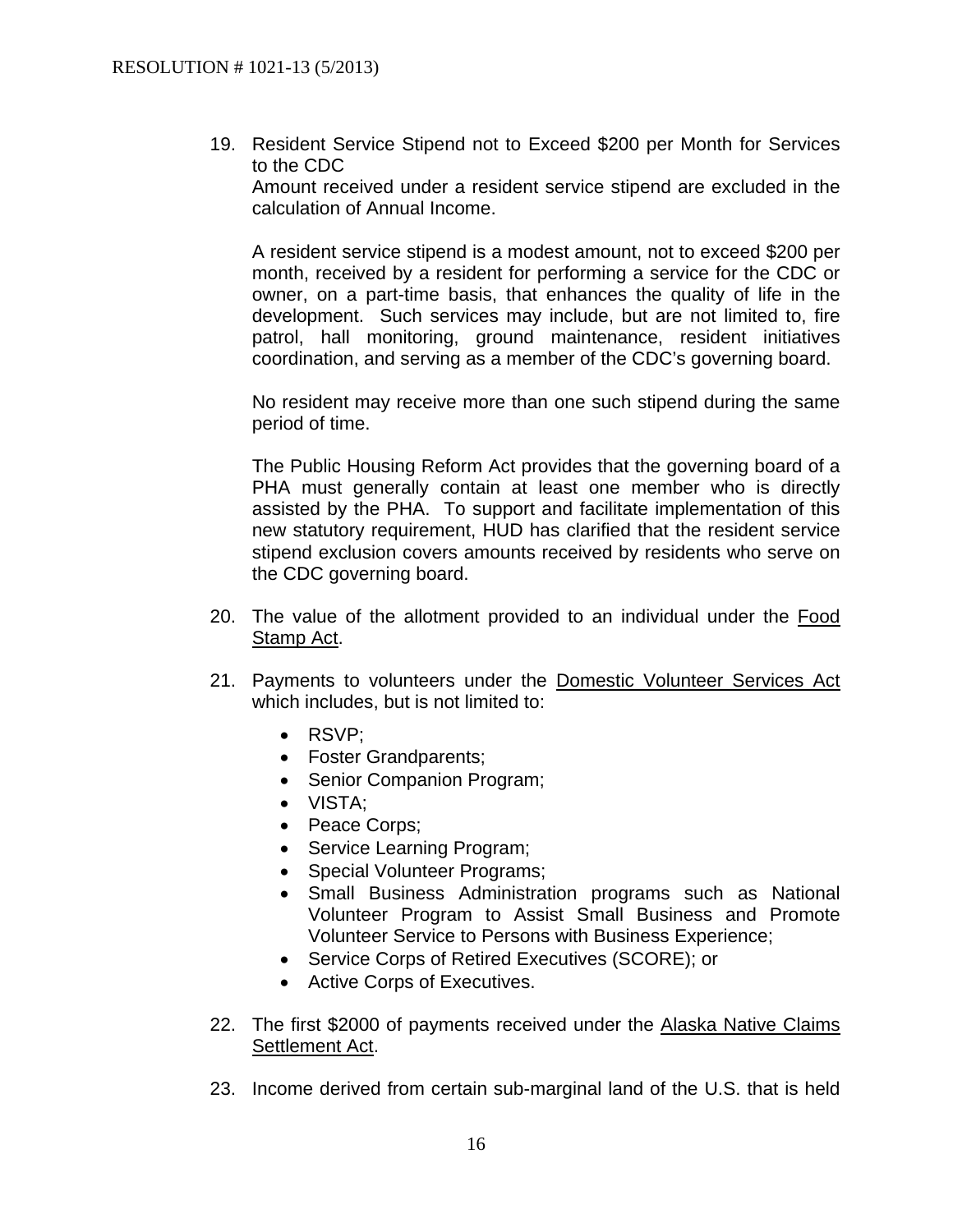in trust for certain Indian tribes.

- 24. Payments or allowances under Department of Health and Human Services Low-Income Home Energy Assistance Program (LIHEAP).
- 25. Payments received under programs funded in whole or in part under the Job Training Partnership Act, now known as Workforce Investment Act.
- 26. Income derived from the disposition of funds of the Grand River Band of the Ottawa Indians.
- 27. The first \$2000 of per capita shares from judgment funds awarded by the Indian Claims Commission or the Court of Claims or from funds held in trust for an Indian tribe by the Secretary of the Interior.
- 28. The full amount of Federal scholarships funded under Title IV of the Higher Education Act of 1965, including awards under Federal work study programs or under the Bureau of Indian Affairs student assistance program.
- 29. Payments received from programs funded under Title V of the Older Americans Act of 1965 which includes, but is not limited to:
	- Senior Community Services Employment Program;
	- National Caucus Center on the Black Aged;
	- National Urban League;
	- Association National Pro Personas Mayors;
	- National Council on Senior Citizens; or
	- Green Thumb.
- 30. Payments received on or after January 1, 1989 from the Agent Orange Settlement Fund or any fund established pursuant to the settlement in the Agent Orange product liability legislation.
- 31. Payments received under the Maine Indian Claims Settlement Act of 1980*.*
- 32. Child care arranged for or provided under the Child Care and Developmental Block Grant Act or any amount received for such care or reimbursement for costs incurred in such care.
- 33. Federal and State Earned Income Tax Credit refund payment.
- 34. Payments by the Indian Claims Commission to the Confederate Tribes and Bands of the Yakima Indian Nation or the Apache Tribe of the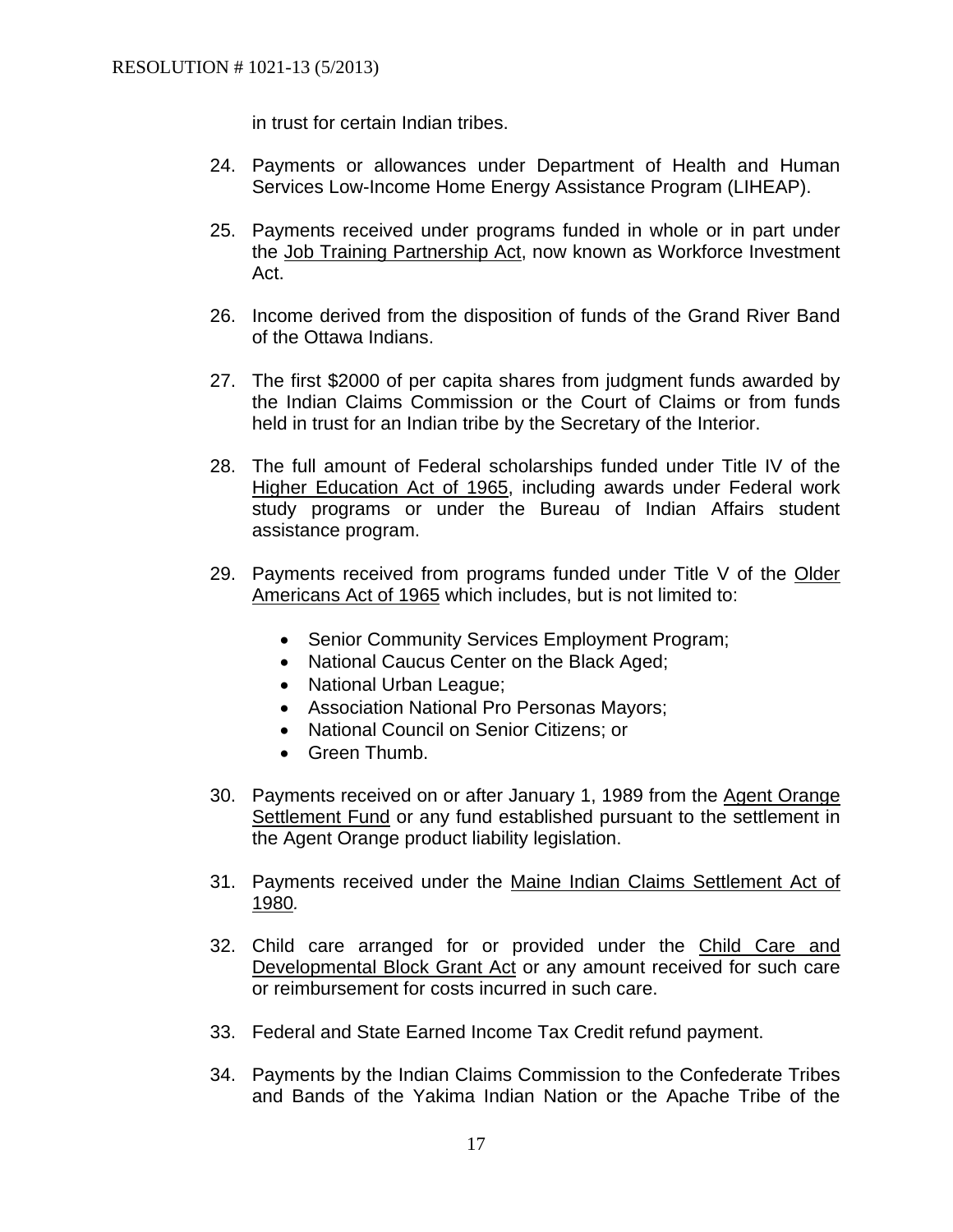Mescalero Reservation.

- 35. The first \$2000 of income received by an individual Indian derived from interests or trusts or restricted land.
- 36. Allowances, earnings, and payments to AmeriCorps participants under the National and Community Service Act of 1990.
- 37. Any allowance paid under provisions of 38 U.S.C 1805 to a child suffering from spina bifida who is the child of a Vietnam Veteran.
- 38. Any amount of crime victim compensation that the applicant (under the Victims of Crime Act) receives through crime victim assistance (or payment or reimbursement of the cost of such assistance) as determined under the Victims of Crime Act because of the commission of a crime against the applicant.
- 39. An amount earned by temporary Census employees for determining income in the Department's assisted housing programs. Terms of employment may not exceed 180 days for the purposes of the exclusion.
- E. SELF-SUFFICIENCY INCENTIVE FOR PERSONS WITH DISABILITIES (EARNED INCOME DISALLOWANCE)
	- 1. This disallowance of an increase in earned income only applies to families currently receiving housing assistance. In order to qualify the family is one:
		- a. Whose annual income increases as a result of employment of a family member who is a person with disabilities and who was previously unemployed for one or more years prior to employment; or
		- b. Whose annual income increases as a result of increased earnings by a family member who is a person with disabilities during participation in any economic self-sufficiency or other job training program; or
		- c. Whose annual income increases as a result of new employment or increased earnings of a family member who is a person with disabilities, during or within six (6) months after receiving assistance, benefits or services under any state program for temporary assistance for needy families funded under Part A of Title IV of the Social Security Act. The TANF program includes formula-driven maintenance assistance and such benefits and services as one-time payments; wage subsidies and transportation assistance-provided that the total amount over a six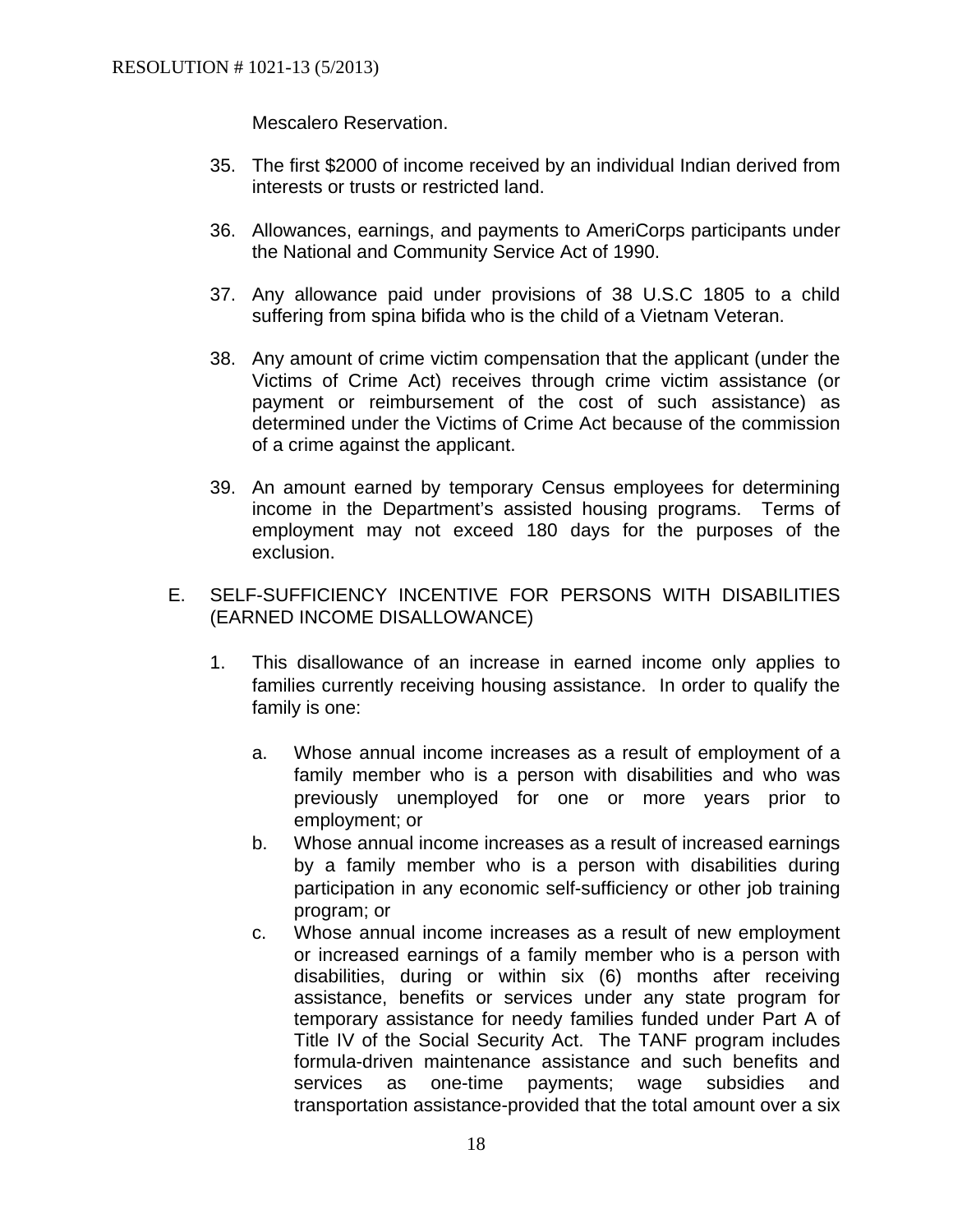(6)-month period is at least \$500; or

d. Previously unemployed includes a person with disabilities who has earned, in the twelve (12) months previous to employment, no more than would be received for ten (10) hours a week for fifty (50) hours per year at one established minimum wage.

Note: Receipt of Food Stamps and/or Medicaid is not part of the TANF program. If no TANF assistance is provided as listed above, the family will not qualify for the earned income disallowance under TANF provisions but may qualify under the remaining criteria. The CDC will verify receipt of benefit or services other than monthly maintenance with the TANF provider if the family indicates that their eligibility for the earned income disallowance is based on other assistance under TANF.

Incremental increases in earned income are excluded fully for the first twelve (12)-month period and 50% excluded for the second twelve (12)-month period. The CDC will maintain a log for each individual showing, if applicable, earning and benefits from qualified training programs, incremental earnings from increased employment for the first twelve (12)-month period and the second twelve (12)-month period. Since the total window of opportunity for the earned income disallowance extends over forty-eight (48) months, the log will adequately reflect all periods of employment and non-employment, to assure the family member receives the benefit of each full twelve (12) month period.

2. The disallowance of increase in earned income will be calculated as follows:

a. During the cumulative twelve (12) month period beginning on the date a member, who is a person with disabilities of a qualified family, is first employed or the family first experiences an increase in annual income attributable to employment, the CDC must exclude from annual income, of a qualified family, any increase in income of the disabled family member as a result of employment, over prior income of that family member.

Example: The disabled family member receives SSI of \$500 per month. The disabled family member starts a job as a greeter at a local retail store for \$5.00 per hour, 20 hours per week. Assume for this example the SSI remains the same.

The first 12 months the income is as follows: SSI: \$500 x 12 ' \$6,000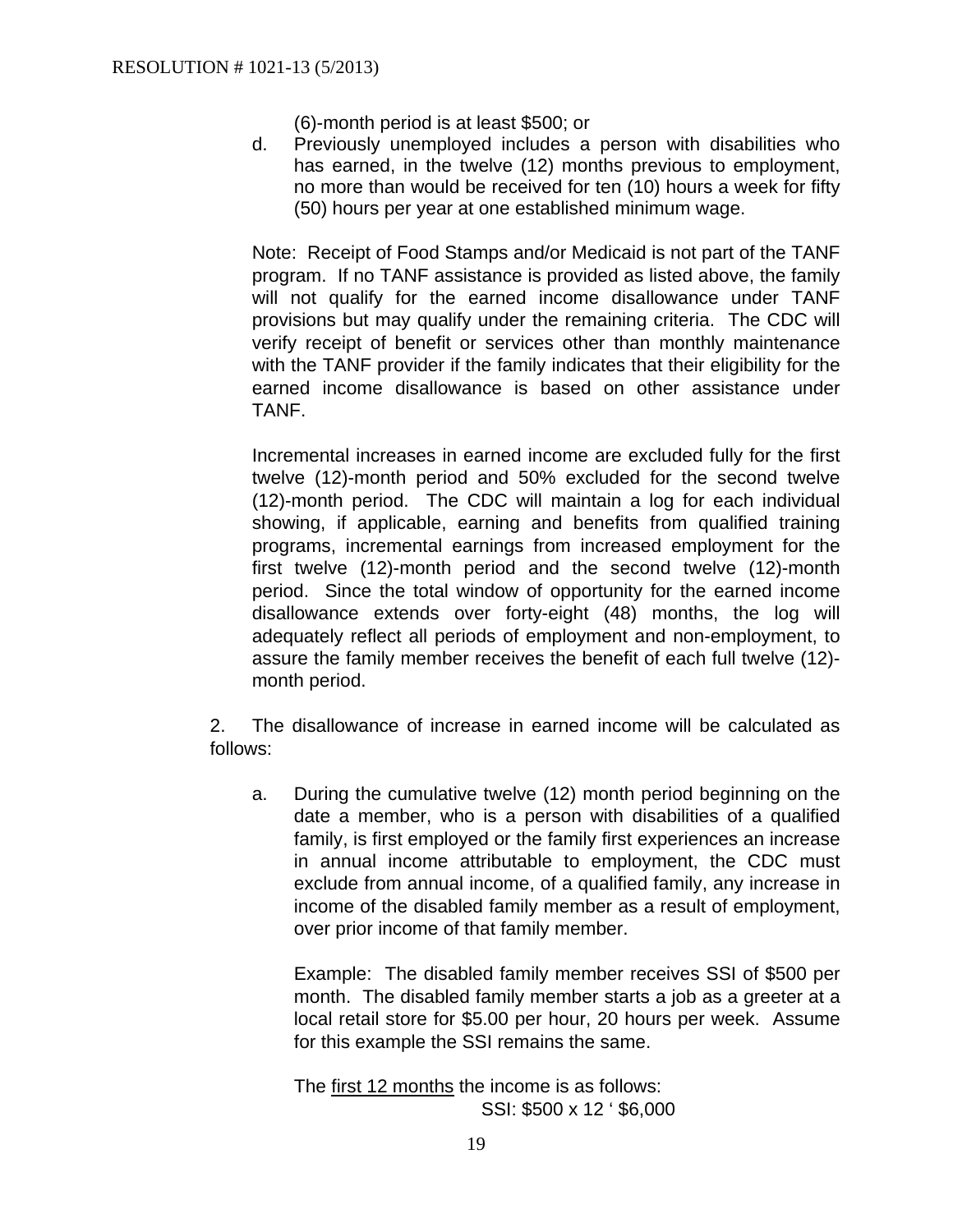Work: \$5.00/hr x 20 hrs x 52 weeks ' \$5,200\* \$6,000 Gross Annual

Income

\*this amount is excluded for 12 months.

b. Phase-In Period. During the second cumulative twelve (12) month period after the date a family member who is a person with disabilities of a qualified family is first employed or the family first experiences an increase in annual income attributable to employment, the CDC must exclude from the annual income of a qualified family member fifty percent (50%) of any increase in income of such family member as a result of employment over income of the family member prior to the beginning of such employment.

The second 12 months the income is as follows: SSI: \$550 x 12 ' \$6,600 Work: \$5.50/hr x 25 hrs x 52 weeks ' \$7,150 Excluded 50% - \$3,575 \$10,175 Gross Annual

Income

- c. Maximum four-year disallowance. The disallowance of increased earned income of an individual family member who is a person with disabilities as provided in a. and b., above, is limited to a lifetime forty-eight (48) month period. The disallowance applies for a cumulative twelve (12) month period for the fifty percent (50%) exclusion for the second twelve (12)-month period.
- d. This exclusion does not apply to admissions.

Because only a person with disabilities is eligible for the earned income disallowance under the Housing Choice Voucher Program, the CDC will discontinue the allowance for a qualifying person with disabilities who is no longer considered disabled at their next regularly scheduled recertification. A decision regarding "no longer disabled" will be verified through the Social Security Administration for SSI and SDI recipients or from a medical, health, or rehabilitation professional for those not receiving publicly funded benefits.

F. ASSETS

The CDC will determine the net cash value of each asset by deducting reasonable costs that would be incurred to convert the asset to cash from the market or face value of the asset.

Reasonable costs include, but are not limited to: penalties for early withdrawal of funds from CD's, Money Market accounts, IRAs, annuities,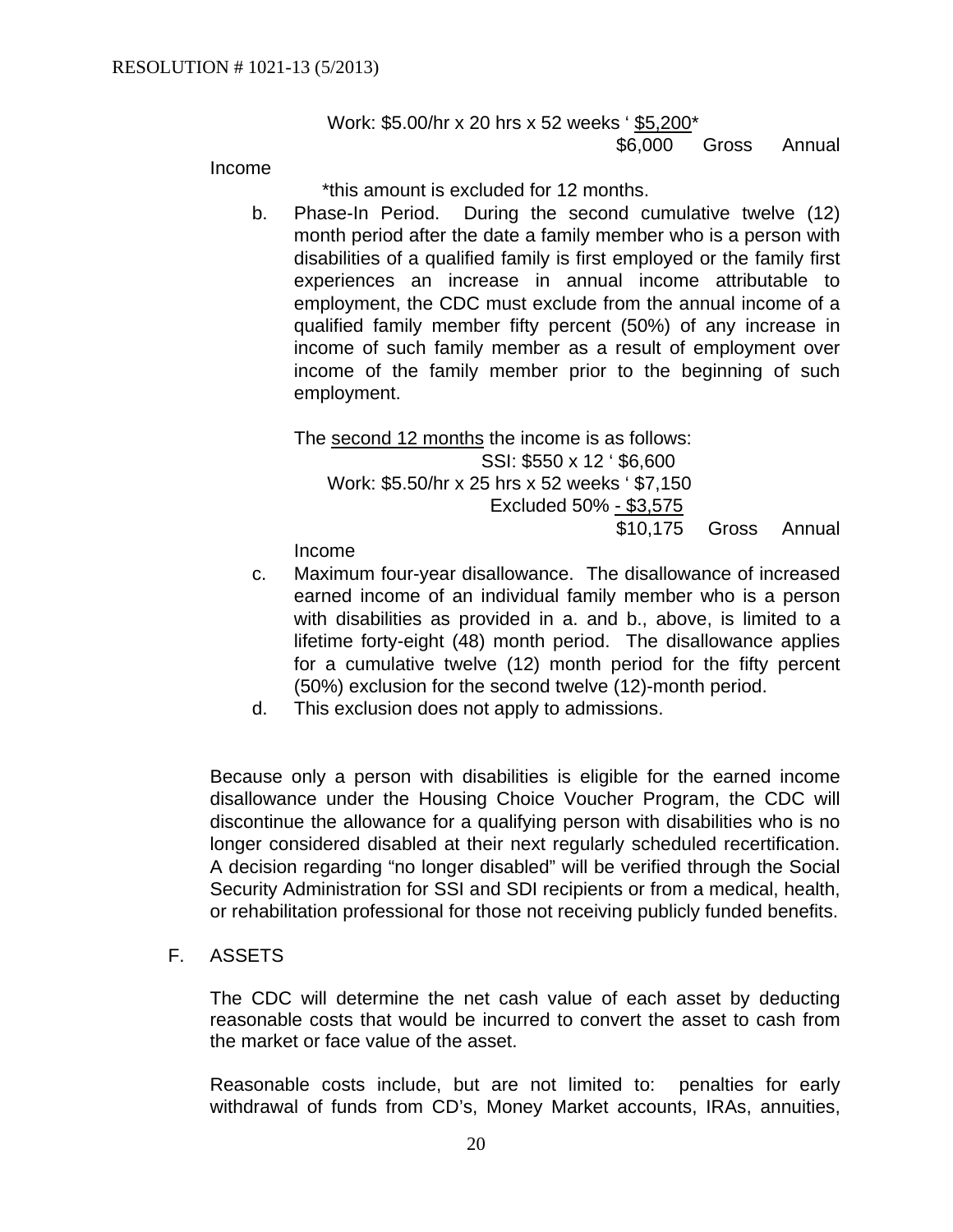etc.; the cost basis plus commissions and fees for stocks, bonds and other capital investments; appraisal fees, realtor commissions, closing costs, repair costs, if applicable, for real property: penalty fees for early withdrawal of IRA's, pensions and annuities.

If assets are held jointly in an "and" or an "or" account, the full value of the asset less any reasonable costs will be counted unless the family member can demonstrate that their access to the account is legally restricted. The CDC must be able to verify the restriction.

Necessary items of personal property are not counted as assets. These include but are not limited to: clothing; furniture, personal automobiles, computers and related equipment for personal but not business use.

Assets include, but are not limited to trusts (only if a family member has access or control of the trust), joint accounts, investments, CDs, IRAs, Keogh, real or personal property or other annuities to which the family member has access even if penalties would be imposed for early withdrawal.

In determining the net cash value of assets, the CDC will treat assets as follows:

1. Trusts

Principal from a trust is not counted as an asset if the trust is not revocable by, or under the control of, any member of the family, so long as the fund continues to be held in trust. Any distributions are considered to be part of annual income. A lump sum distribution in total or in part will be added to all other income and divided by twelve (12) to obtain the gross monthly income. Verification of trust provisions should be contained in the original trust documents. If the documents cannot be obtained, verification should be obtained from the trustee (an individual or financial institution).

If a family sets up an irrevocable trust for the benefit of another person outside of the household, the CDC must determine whether or not the value of the trust is less than the fair market value of the assets contained therein had the family retained the asset. If that is the case, the fair market value less reasonable costs must be determined and the net value of the asset included in total assets. Any income the family receives from this trust will be included in annual income. Nominal amounts set aside in trust for or donated to charitable organizations up to \$1000.00 will not be considered assets disposed of for less than fair market value.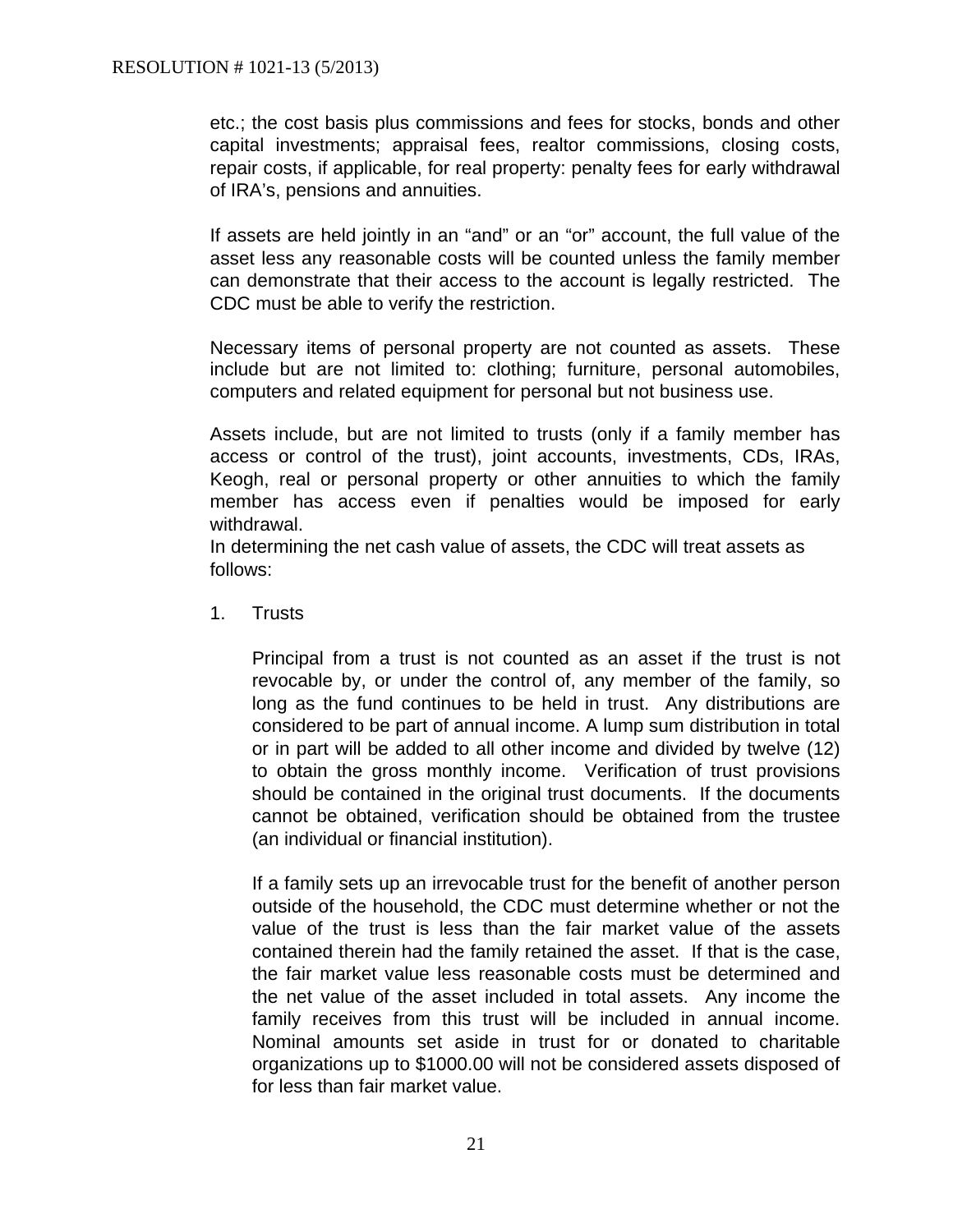## 2. Joint Ownership

For joint ownership of assets, the CDC must determine the percentage of ownership attributable to the family member. Documents that may provide this information include deeds, tax returns, ownership papers, and financial institution records. These types of documents should, if applicable to the asset, describe whether the family member has full or restricted access to the asset. If restricted, the CDC will use only that portion of the asset available to the family member.

3. Investments

The family must maintain the original copies of receipts for purchases of stocks, bonds, etc. Another source is original periodic statements from brokers that reflect the cost basis of any investment holding which are liquidated. This information will provide the basis for determining reimbursement for amounts invested.

4. Retirement Benefits (CDs, IRAs, Keogh)

Retirement/pension accounts, while the household member is employed, are counted as assets only if there is access to cash from the account while employed. Similarly, if funds are held in the account with the principal restricted from access, only distributions from the fund are counted as income.

5. Checking and Savings Accounts

Checking and savings accounts are also considered as assets. The total amount in savings will be considered an asset unless the account is specifically designated under a plan for self-sufficiency for a person with a disability under Social Security Administration quidelines. Checking accounts are also assets under HUD guidelines; however, since most checking accounts are used primarily as a pass-through for receipt of income and payment of monthly household expenses, only the amount in the checking account in excess of \$1000.00 will be considered to be an asset. The CDC may grant an exception to this threshold if the family states and the CDC can verify that regular household expenses such as rent, utilities, food, etc., exceed that threshold. Verification of these accounts will be made first, from a bank verification form completed by the bank. If the bank charges either the resident or CDC more than \$5.00 per Bank Statement, then the CDC will use bank statements and passbooks. Bank statements for at least six (6) consecutive months will be requested for verification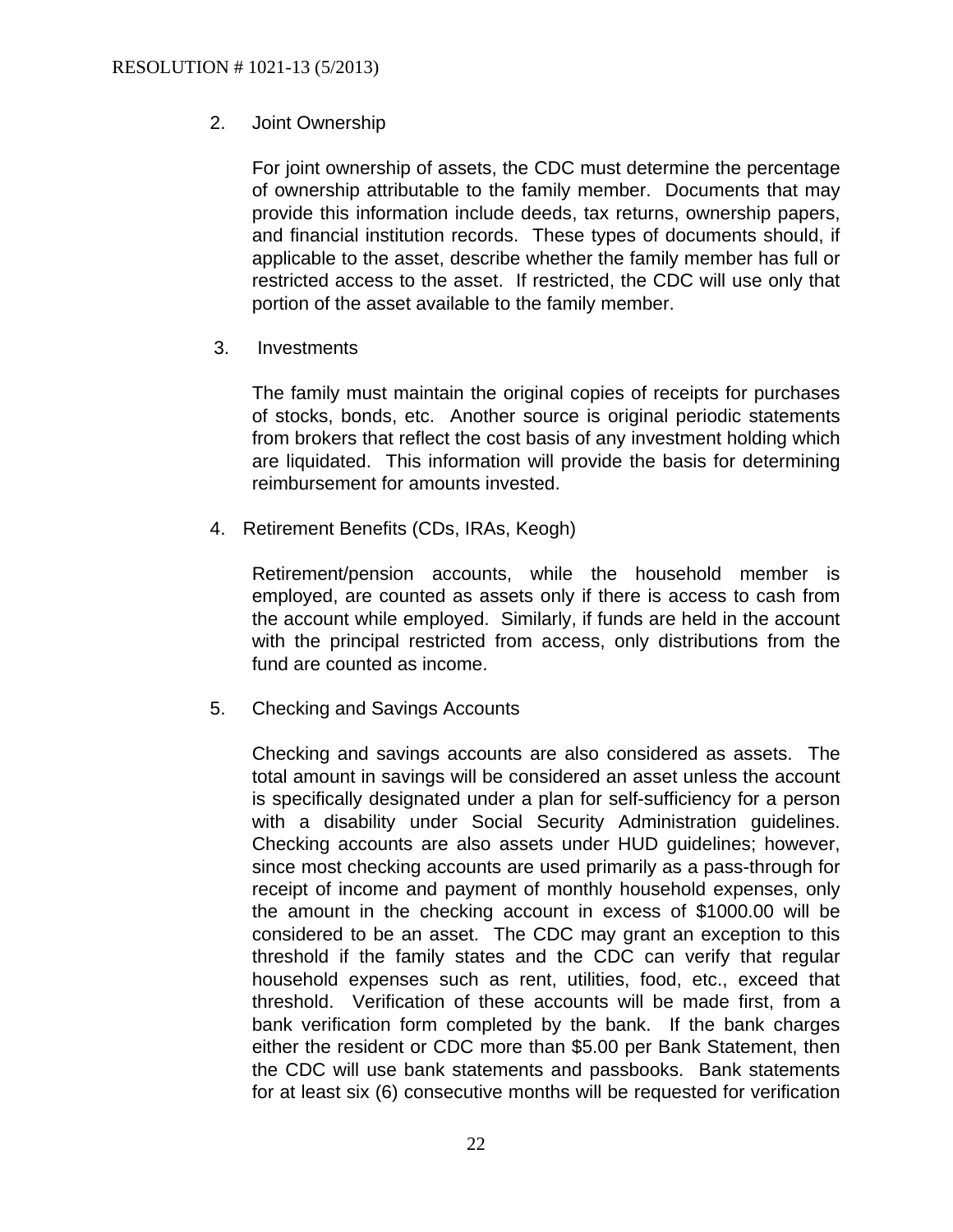of balances in checking accounts. For threshold exceptions, original billings, rental receipts and related documents will be required.

Note: The interest from an interest bearing checking account is considered as income.

6. Annuities

Annuities may provide for either fixed or variable payment. For variable payments, the CDC will evaluate historical information to determine the approximate anticipated payment amount for the next twelve (12) month period. This annualized income may be adjusted based on significant changes from the anticipated income. The holder of an annuity may withdraw the funds at any time before maturity but will pay a penalty for early withdrawal. Verification of the penalty amount may be obtained from the company holding the annuity and should be deducted from the total distribution before determining asset or income amounts. Monthly or periodic regular annuity payments are counted, as income while the principal of the annuity remains an asset until fully liquidated. Verification of any annuity expenses will be obtained from the annuity provider.

7. Net Cash Value of Assets Disposed of for Less than Fair Market Value for 2 Years from Date of Disposition

Reasonable costs include, but are not limited to: penalties for early withdrawal of funds from CD's, Money Market accounts, IRAs, annuities, etc.; the cost basis plus commissions and fees for stocks, bonds and other capital investments; appraisal fees, realtor commissions, closing costs, repair costs, if applicable, for real property: penalty fees for early withdrawal of IRA's, pensions and annuities.

If assets are held jointly in an "and" or an "or" account, the full value of the asset less any reasonable costs will be counted unless the family member can demonstrate that their access to the account is legally restricted. The CDC must be able to verify the restriction.

Necessary items of personal property are not counted as assets. These include but are not limited to: clothing; furniture, personal automobiles, computers and related equipment for personal but not business use.

8. Lump Sum Additions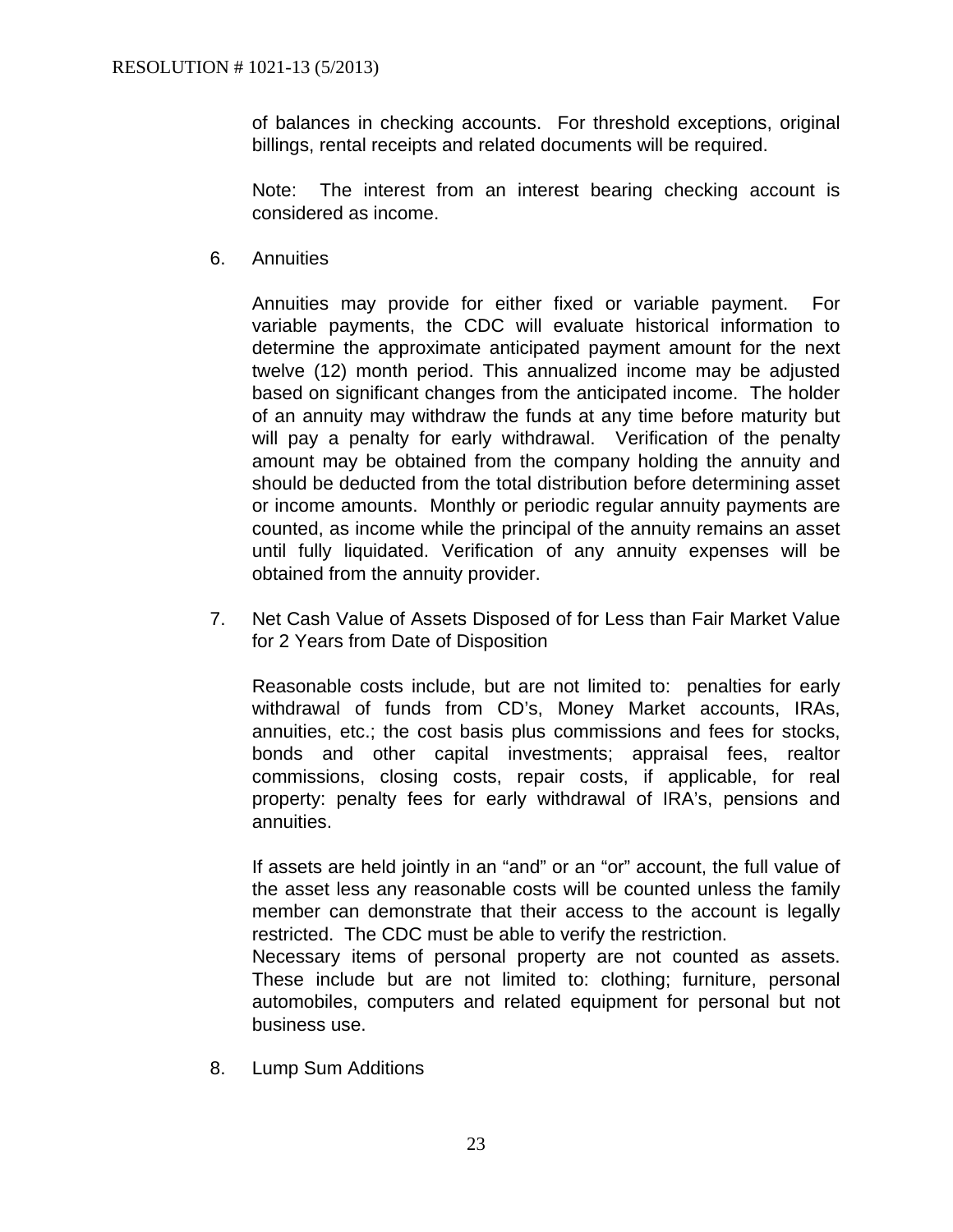Lump sum additions such as inheritances, insurance payments (including payments under health and accident insurance and Workers' Compensation, except those portions which are reimbursement for expenses paid out by the family or otherwise excluded by HUD regulation), capital gains and settlement for personal or property losses are counted as assets whether or not they are placed in savings or other investment vehicles. The CDC will verify payments of inheritances through the executor; health, accident and Workers' Compensation payments through the provider; capital gains through the broker, original 1099s or tax returns; and settlements for personal or property losses through the insurer.

Lump sum payments of \$500 or less will not be included in the calculation of assets.

# G. HUD REQUIRED DEDUCTIONS

HUD has five (5) allowable deductions from annual income:

- 1. Dependent Allowance: \$480 each for family members (other than the head, spouse or co-head) who are minors (including children who are adopted), and for family members who are eighteen (18) and older who are full-time students or who are disabled (foster children, foster adults, and children of live-in aides are not entitled to this deduction).
- 2. Elderly/Disabled Allowance: \$400 per family for families whose head*,*  spouse or co-head is 62 or over or disabled.
- 3. Allowable Medical Expenses: Deducted for all family members of an eligible elderly/disabled family.

IRS publication 502 will be used as guidance where questions arise as to an item's eligibility. This publication provides a complete listing and description of allowable medical and dental expenses that can be included as medical deductions. Where an expense item can be treated as either a medical or a disability assistance expense the CDC will calculate the expenses both ways and give the family the greater deduction.

The CDC will advise all families at each certification/recertification that they may report any extraordinary one-time nonrecurring medical or disability expense cost between annual recertification and request an interim recertification.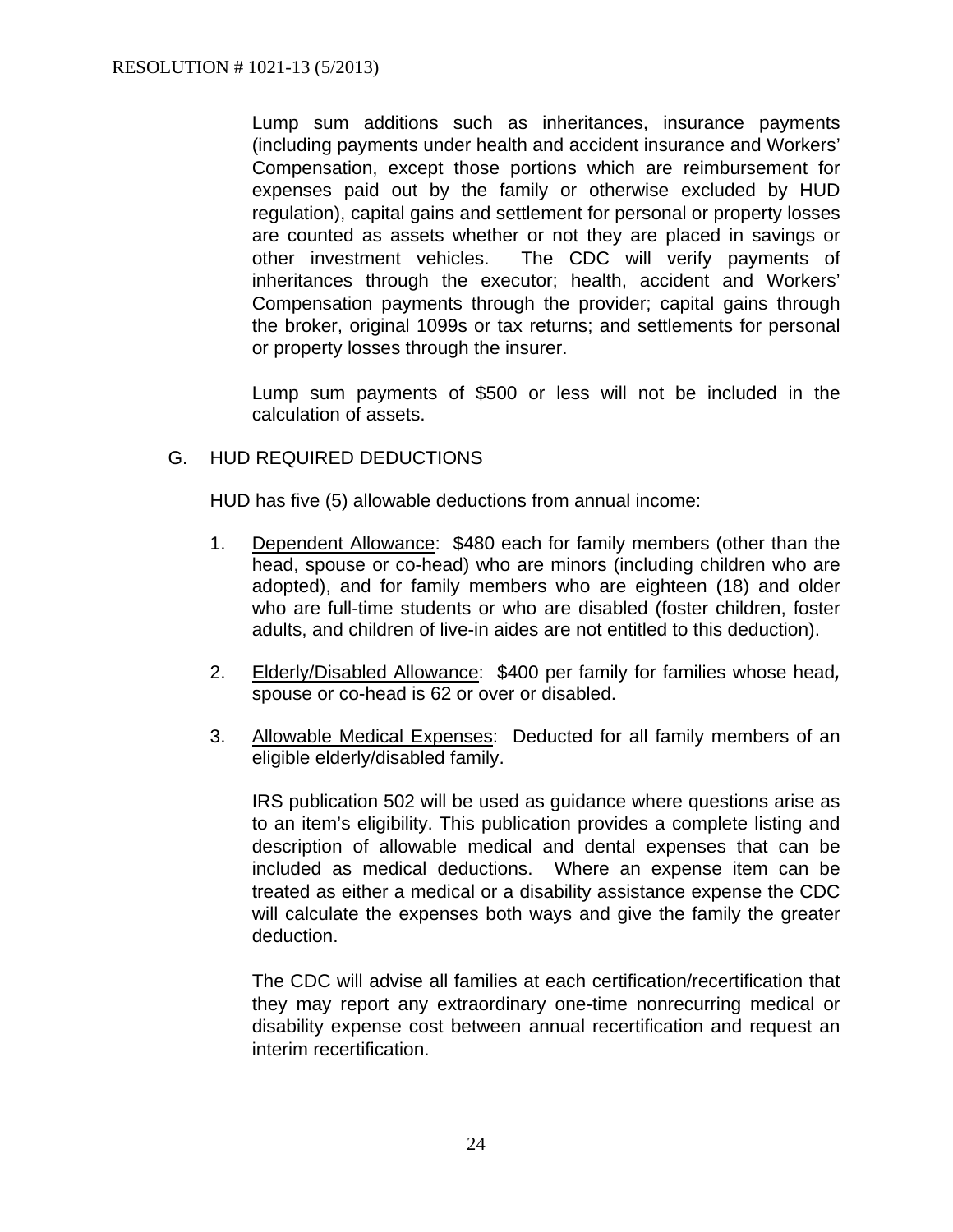4. Allowable Disability Assistance Expenses: Deducted for attendant care or auxiliary apparatus for persons with disabilities if needed to enable the disabled person or another adult family member to work.

Disability assistance expenses are those reasonable expenses that are anticipated during the period for which annual income is computed for attendant care and auxiliary apparatus for a disabled family member and that are necessary to enable a family member (including the disabled family member) to be employed. These expenses may not be paid to a member of the family nor reimbursed by an outside source.

The CDC must determine what is "reasonable" based on local conditions and costs as well as whether the expenses are directly linked to enabling the family member to work. Reasonable attendant care costs for the locality should be verified through a local social services agency which handles attendant care needs, or an Independent Living Center that assists families in matching attendants with disabled clients. In determining the reasonable cost for equipment, special apparatus or accessibility modifications, the family should provide estimates of costs for the CDCs use in evaluating what is "reasonable".

Attendant care includes the actual cost of providing an attendant to care for a disabled person either in the home or in the work place based on local standards for hourly pay or salary. Equipment may include but not be limited to providing a wheelchair (manual or electric) to allow the disabled individual the mobility to go from home to place of employment or to facilitate care in the home, ramps to provide access to and from the unit, modifications to a vehicle or special equipment to enable a blind individual to read or type, but only if this enables the disabled person or other family member to work, any other type of special equipment needed for mobility if the use thereof is demonstrated to be employment related for the disabled person or another family member. The amount allowed is limited to the amount that exceeds 3% of gross family income and does not exceed the amount earned as a result of the expense.

The CDC must be able to verify that there is a direct link between the disability assistance expenses claimed by the family and a family member (including the disabled family member) going to work. This will generally involve determining whether the employed family member was previously employed.

If more than one family member is enabled to work as a result of the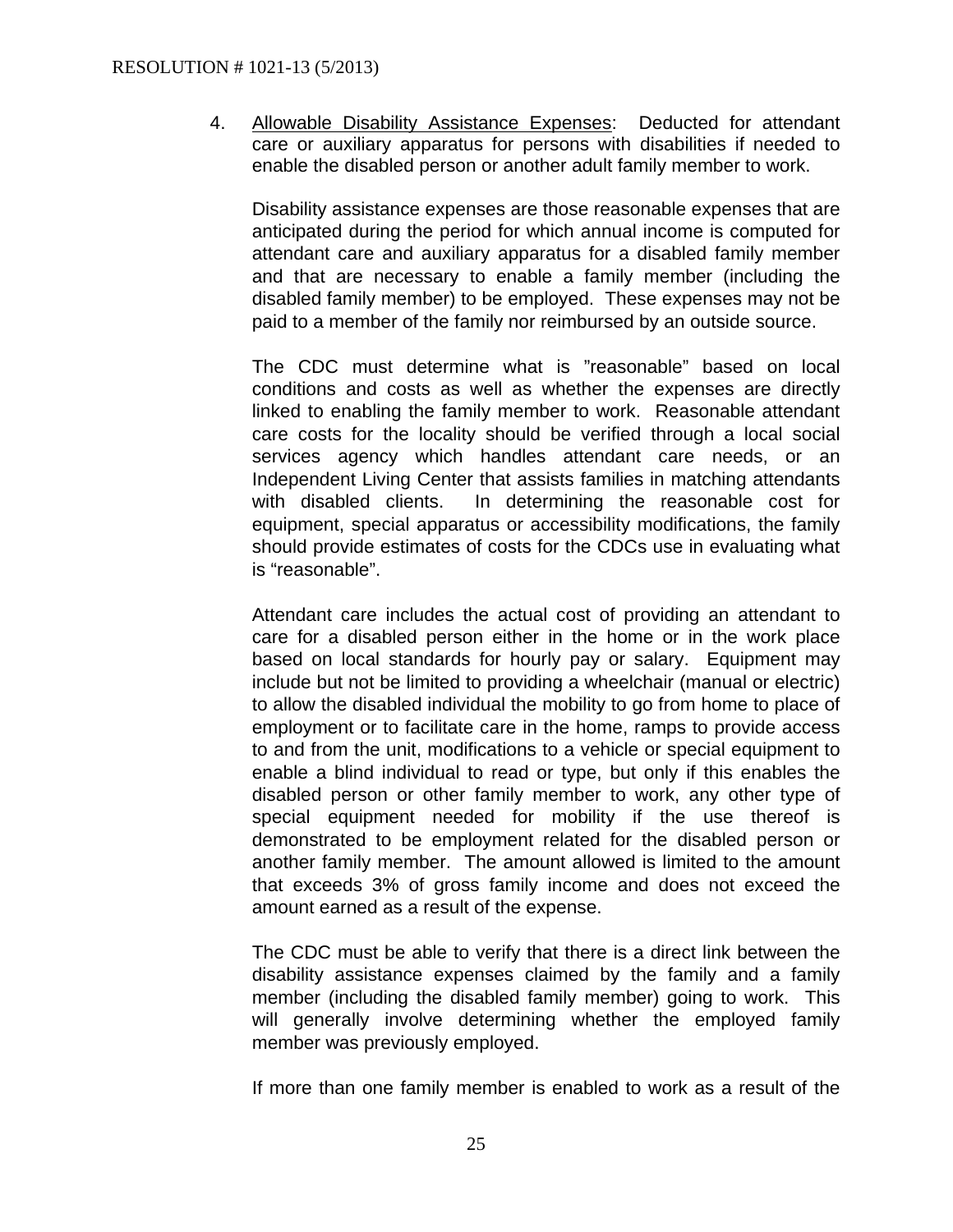incurring of disability assistance expenses, the CDC will verify the employment and combine the incomes of all working family members to establish the cap by which the expenditures are limited.

In some cases, purchased equipment, a computer with adaptation devises for the disabled individual, for example, will not be used exclusively for employment purposes. In such case, the CDC will require the family to certify as to the percentage of the time the equipment is used strictly for employment purposes and prorate the expense.

Example: A computer is purchased for the home and is used by the disabled person to perform medical billing or transcription. The disabled person certifies that 60% of the computer use is strictly related to the employment and 40% for other personal use. The cost of the computer, peripheral equipment (printer, software, etc) and special adaptive devices is verified by original invoices and receipts to be \$2,400. The CDC would allow \$1440 as the disability assistance expense deduction provided that the income from the employment use of the equipment exceeds the expense cap.

If both childcare and disability expenses are needed to enable a person to work, the CDC will use the same employment income to justify the childcare allowance and the disability assistance allowance.

5. Childcare Expenses: Deducted for the care of children, including foster children, under thirteen (13) years of age when childcare is necessary to allow an adult member to work, attend school, or actively seek employment.

The following standards are the criteria for allowing childcare expenses as a deduction:

- a. Childcare to work: The maximum childcare allowed would be based on the amount earned by the person enabled to work. The "person enabled to work" is the adult member of the household who earns the least amount of income from employment. The childcare deduction may not exceed the amount of income earned by the person enabled to work.
- b. Childcare for school: The CDC will compare the number of hours the family member is attending school and base the reasonableness standard on the number of hours that the family member is attending school (with the addition of one hour travel time to and from school) versus the number of hours claimed for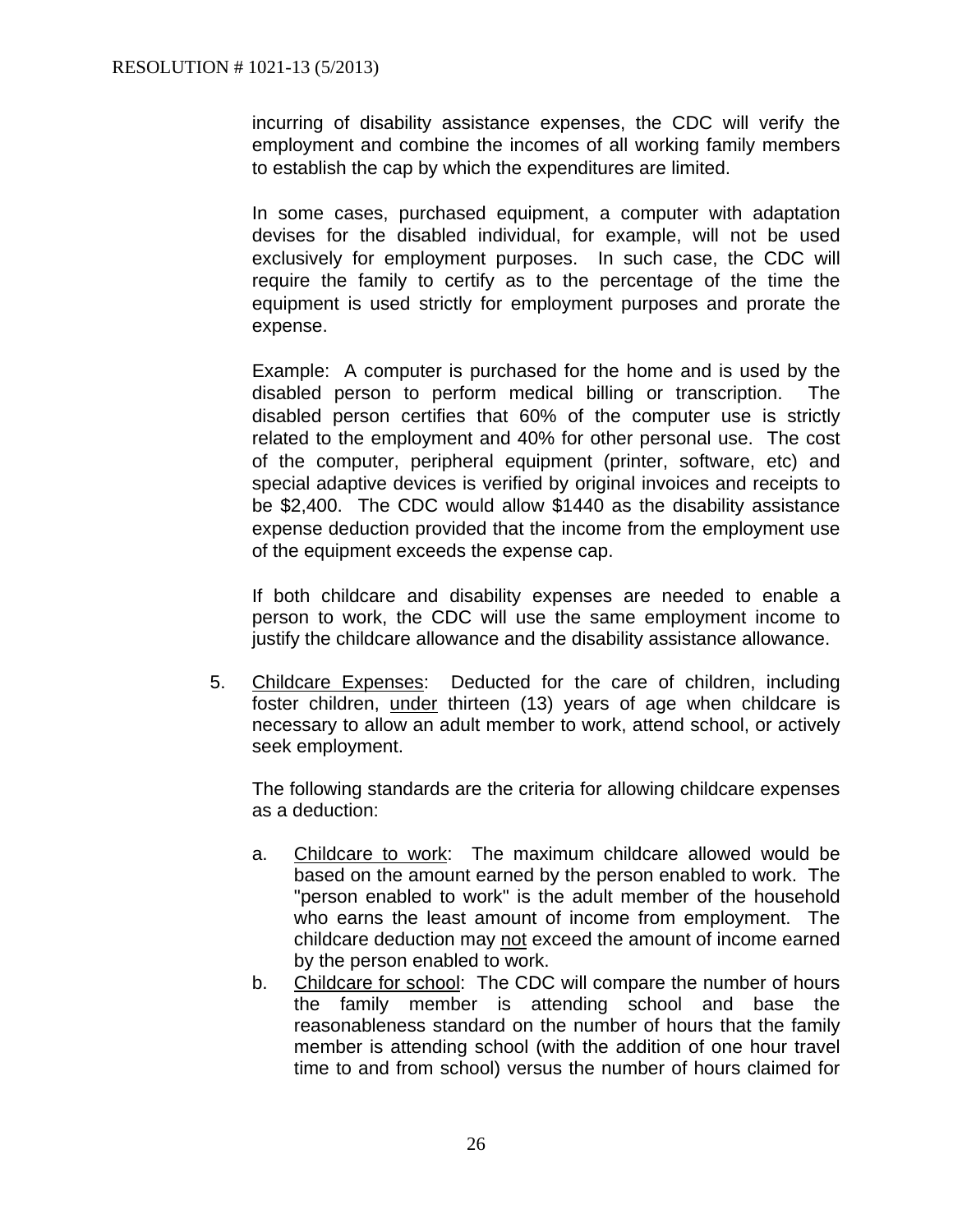childcare. The number of hours for which the childcare deduction is allowed shall not exceed the school and travel time.

c. Childcare to seek employment: The deduction for childcare to seek employment must not exceed the Annual Adjusted Income of the family member seeking employment. The deduction does not include transportation costs, or other expenses incurred, and are limited to one year per individual.

To claim the deduction, verification from the childcare provider must include the name, address, and phone number of the company or individual childcare provider, the names of the children being cared for, the number of hours for which childcare is provided, the rate of pay, and the typical yearly amount paid (taking into account school and vacation periods).

Verification from the job seeker must include documentation from an employment service agency and/or written verifications of interviews from potential employers.

Childcare expenses must be "reasonable" and may not exceed the amount of employment income that is included in annual income. The CDC will make a determination as to what is a reasonable rate for childcare based on local conditions and rates. The CDC will obtain information from the social services agency that certifies childcare providers, day care centers, federally funded after school programs, etc., and determine a scale of reasonable costs. If it is determined that there is a significant difference between in-home care and day care center charges, the CDC will develop a separate scale for each.

If the family has school age children who require care only before and/or after school hours, the CDC will consider payment for before and/or after school activities to be a reasonable expense in lieu of individual childcare.

At annual certification the CDC will determine the total anticipated childcare expense for the employed family members (including increases for care need during school breaks and summer vacations for school age children) and average the amount over twelve (12) months. Should there be a significant variation from the estimated amount the family may request an interim certification adjustment.

If childcare is required to allow one or more family members to be employed, the amount of the childcare expense may not exceed the total of earned income received by all family members. The amount of childcare expenditure must be reasonable if the purpose of the childcare is to allow a family member to actively seek employment or to further his or her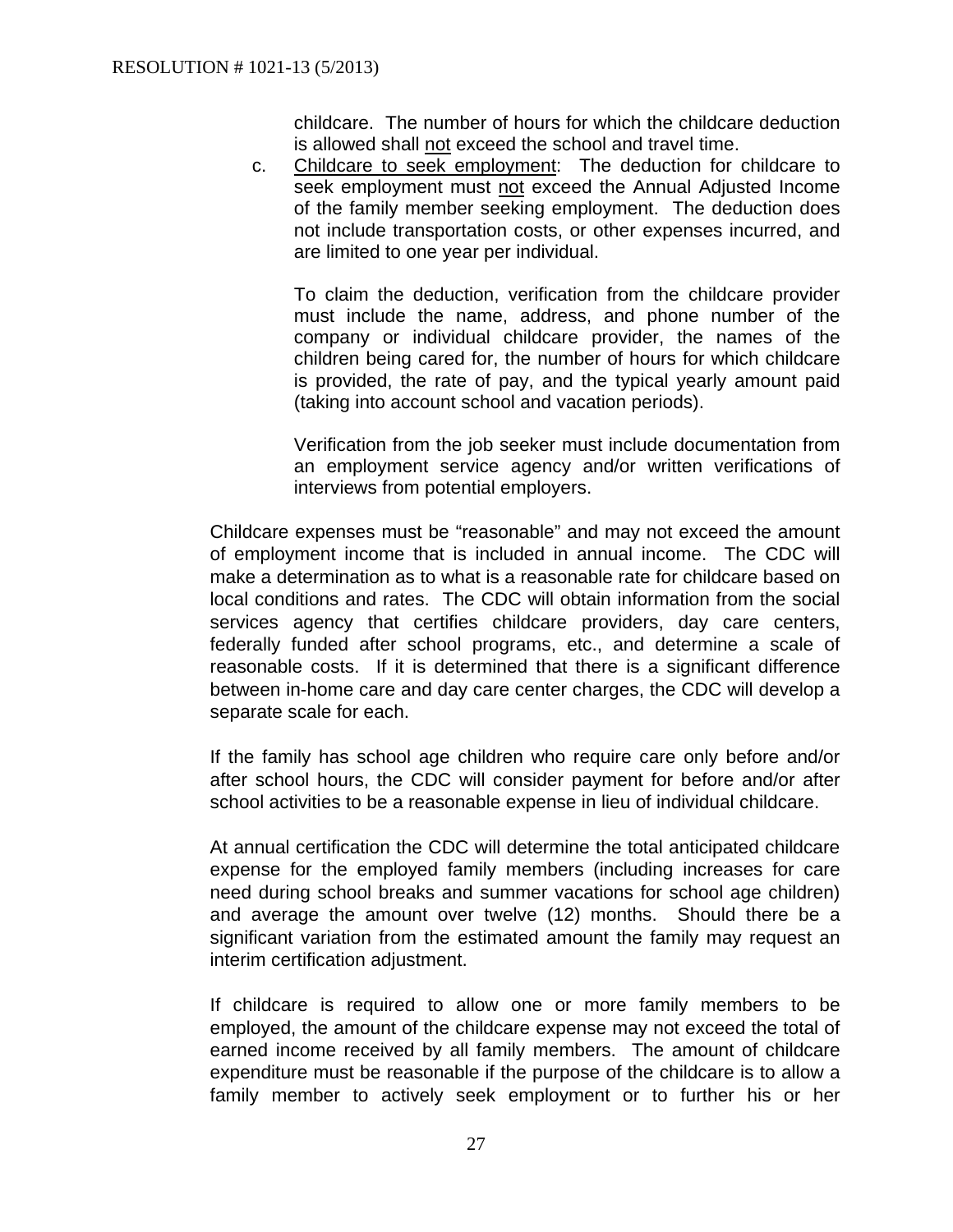education.

To qualify for childcare deductions under the provision of actively seeking employment, the family member may be a participant in an official job search program or may simply demonstrate independent job search activities. In either case, in order to verify the time spent in seeking employment, the CDC will require the family to maintain a log that reflects the following:

- The date and time of departure from home (including time needed to drop off children for childcare, if provided outside the home);
- The name and location of the prospective employer, unemployment office or employment agency;
- The name of the person(s) contacted and telephone number;
- The length of time for completion of the application, the interview, testing or other job search activity;
- The time the children are picked up and the time arrived at home;
- The name, address, telephone number and social security number of the childcare provider; and
- The total amount paid for the childcare.

If multiple applications or interviews are held consecutively or on the same day, the above information should be provided for each prospective employer or agency. The CDC will use this information to verify the contacts and the eligibility of childcare expenses. Since job search activities may be irregular and not easily anticipated, the CDC may attempt a limited inclusion at the annual certification and conduct an interim examination after some actual expenditures have been incurred. In many instances, job search periods will be of limited duration, but in some cases the job search period may be extended, especially if the type of employment sought is limited in availability, employment opportunities of any kind are scarce or the job skills needed are unusual.

To qualify for childcare deductions under the provision of furthering education, the family member must demonstrate that they are enrolled in some accredited or approved educational or training program. While the type of educational effort may vary widely and be either full-time or parttime, evidence of regular participation will be required and verified by the CDC. Furthering education can include but is not limited to; completing high school or equivalency (GED), trade school, Community or Junior College, four-year College, technical schools, ESL or basic education classes, apprenticeship programs, certificate programs, clerical school and even independent study, if the family member must access on-line educational programs out of the home. The family member must provide and the CDC verifies information on the type of educational program, the number of units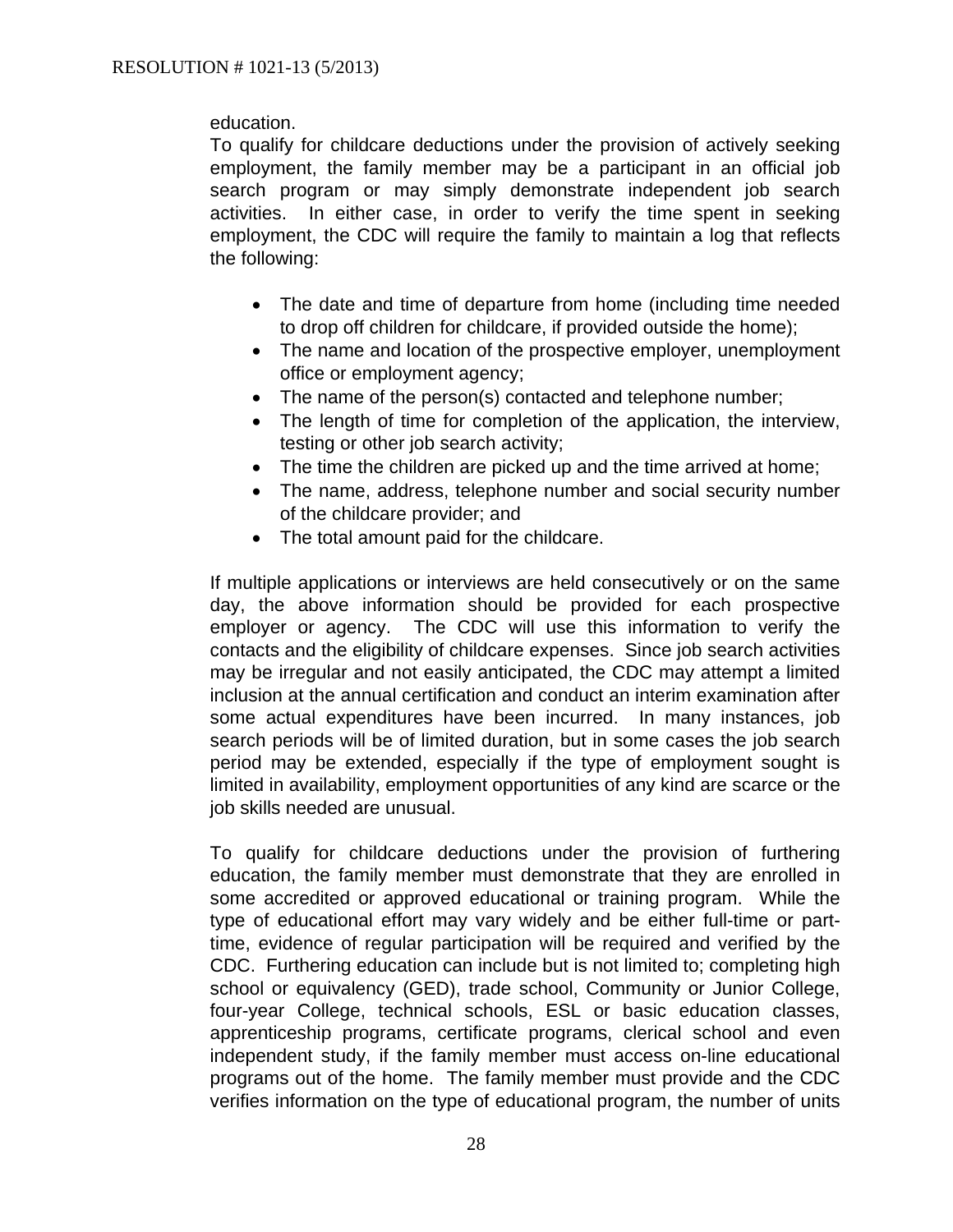or hours of participation, the name of the educational institution or training facility. The CDC will allow childcare expense coverage to include pick-up and drop-off of children at the provider's location. The CDC will also evaluate expenses which may exceed the norm if childcare must be provided evenings, nights or week-ends for either educational or employment purposes.

The CDC will review the work hours or educational hours to assure that the combined employment or education hours plus pick-up/drop-off times are within a reasonable timeframe (generally determined to be no more than one hour before or after scheduled work hours or class times). Exceptions may be made for overtime, special seminars or testing, providing the CDC can verify the extended times.

Childcare expenses may be divided between two households in cases of split custody. If only one custodian is an assisted family, the cost of childcare will be pro-rated based on the percentage paid by each custodial parent. The cap on eligibility for childcare expenses allowed the assisted family would still be based on the earned income limitation.

One or more family members can engage in qualifying activities for childcare purposes as long as the limitations of reasonable expenses for job search and education and expenses not exceeding earned income for employment are applied.

The deduction for childcare is not given if an agency or person outside the household reimburses the expenses.

### H. MINIMUM RENT

The minimum rent for Housing Choice Voucher participants is \$50.00. All Voucher families will contribute the highest of thirty percent (30%) of monthly-adjusted income, ten percent (10%) of monthly gross income, or the minimum rent toward the rent plus any rent above the applicable Payment Standard.

- 1. The minimum rent requirement may be waived under certain circumstances. Financial hardship status is to be granted immediately for two (2) months in the event of the following:
	- a. The family has lost eligibility or is awaiting an eligibility determination to receive federal, state or local assistance, including a family having a non-citizen household member lawfully admitted for permanent residence and who would be entitled to public benefits but for Title IV of the Personal Responsibility and Work Opportunity Act of 1996;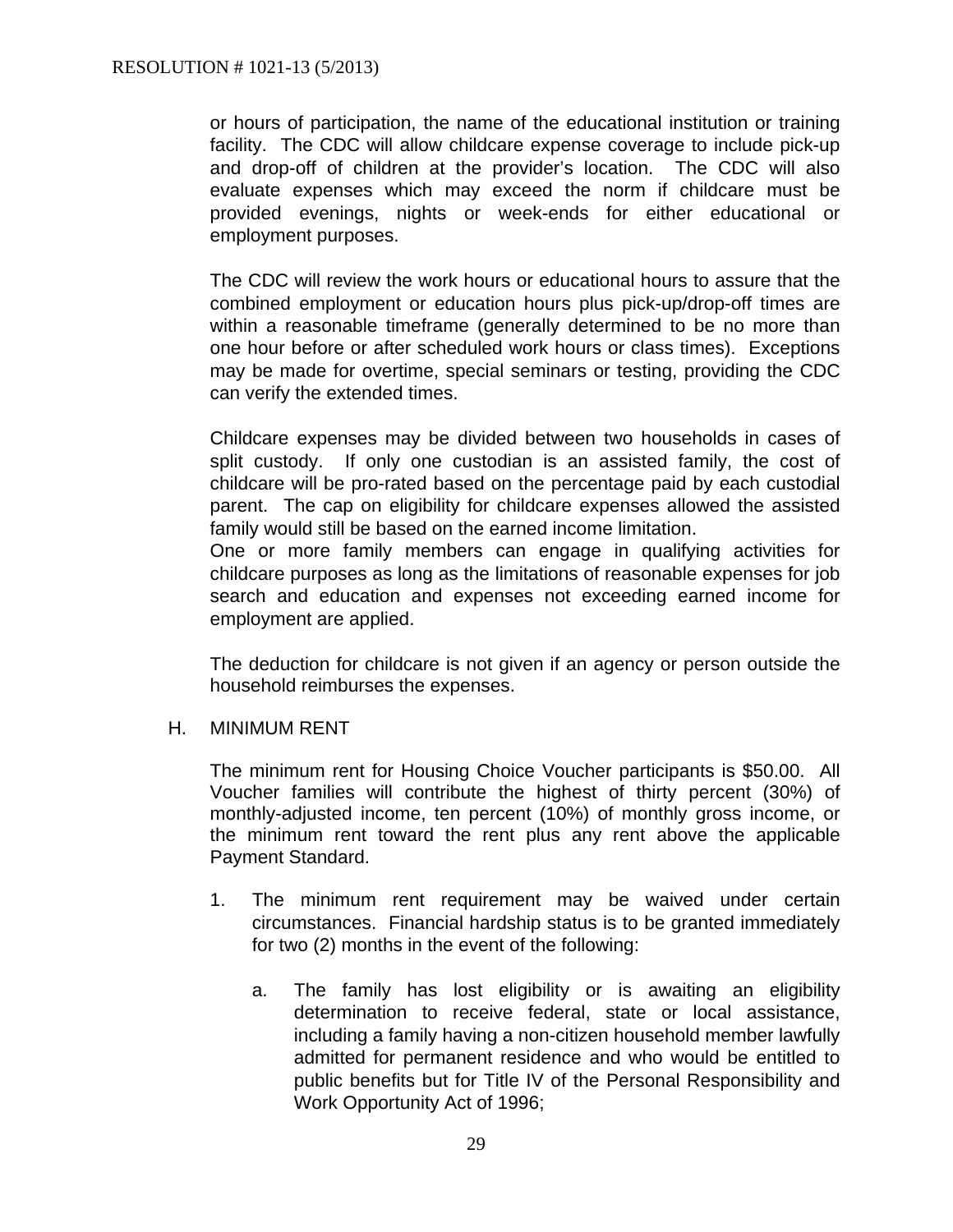- b. The family income has decreased due to changed circumstances such as separation, divorce, and abandonment;
- c. One or more family members have lost employment;
- d. The family would be evicted as a result of imposing the minimum rent requirement;
- e. There has been a death in the family; or
- f. There are other hardship situations determined by the CDC on a case-by-case basis, i.e. alimony, child support, etc.

Financial hardship exemption only applies to payment of minimum rent - not to rent based on the statutory formula for determining the Total Tenant Payment (TTP).

- 2. If tenant initiates a request for a hardship exemption that the CDC determines is temporary in nature:
	- a. If the hardship is determined to be temporary, minimum rent may be suspended; during the two (2) month period beginning on the day the request is made. At the end of the two (2) month period, the minimum rent is reinstated retroactively to the date of suspension and the HAP is again adjusted.
	- b. In the case of a temporary hardship, the CDC will allow the family a maximum of six (6) months to make payment of any delinquent minimum rent payments accrued during the suspension period. However, the family must execute a Repayment Agreement.
	- c. If the hardship is subsequently determined to be long-term, the CDC will retroactively exempt residents from the minimum rent requirement for the ninety (90)-day period.
	- d. Note that the CDC can only suspend the minimum rent contribution. If the family is residing in a unit whose Gross Rent exceeds the Payment Standard, the family will be responsible for the excess rent.
- 3. Hardship determinations are subject to the CDC's Informal Hearing Process and families are exempt from any escrow deposit that may be required under regulations governing the hearing process for other determinations.

### I. PRORATED ASSISTANCE FOR MIXED" FAMILIES

1. Applicability

Prorated assistance must be offered to any mixed applicant or participant family. A mixed family is one that includes at least one U.S. citizen or eligible immigrant and any number of ineligible members.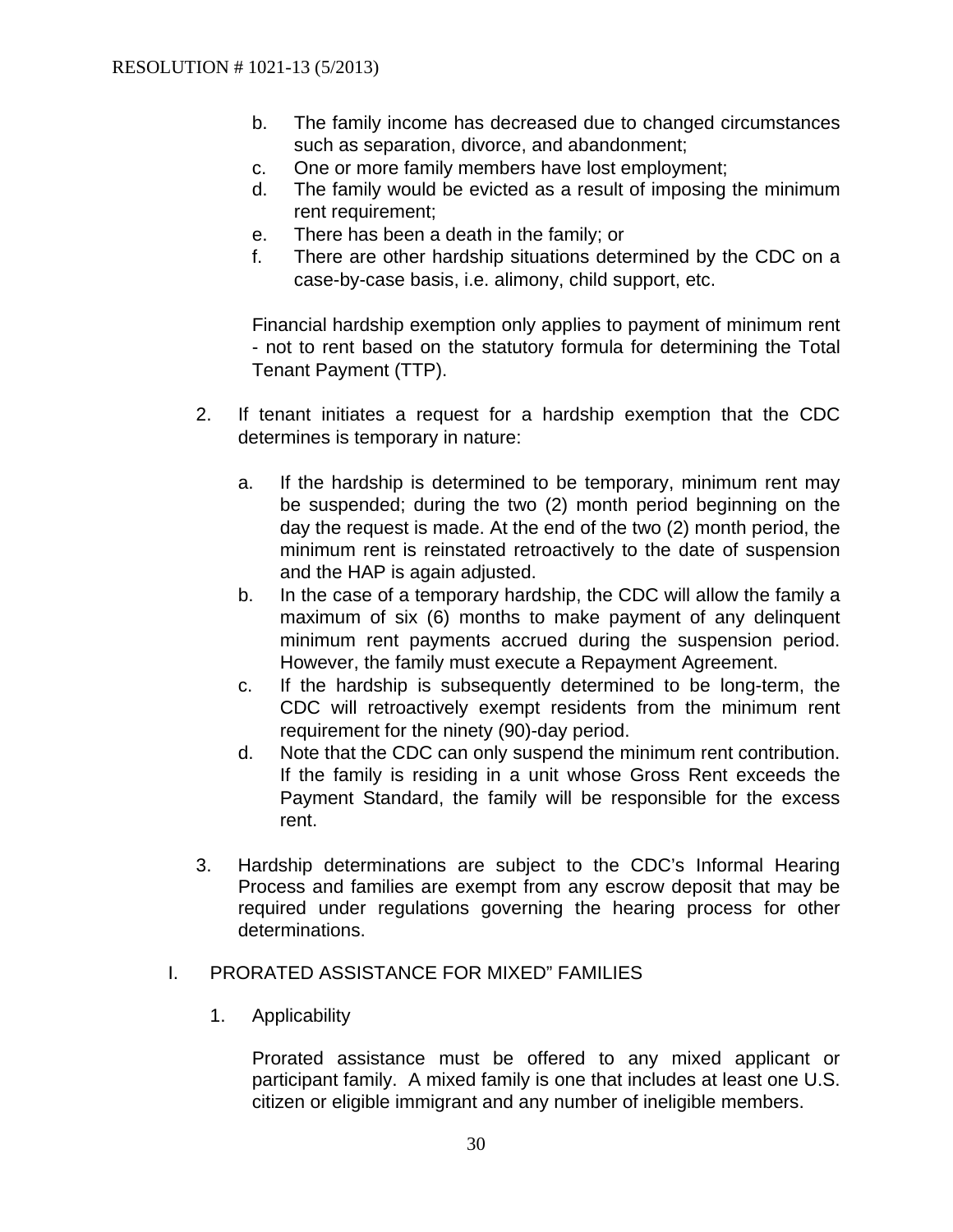Mixed families that were a participant on June 19, 1995 and do not qualify for continued assistance must be offered prorated assistance. Mixed family applicants are entitled to prorated assistance. Families that become mixed after June 19, 1995 by addition of an ineligible member are entitled to prorated assistance.

2. Prorated Assistance Calculation

Prorated assistance is calculated by determining the amount of assistance payable if all family members were eligible and multiplying by the percent of the family members who actually are eligible. Total Tenant Payment is the gross rent minus the prorated assistance.

### J. RENT BURDEN

1. Initial Rent Burden

The Rent Burden is the family's payment to the owner/landlord plus utility allowance. This total figure should be equal to or less than forty percent (40%) of the family's monthly adjusted income.

New admissions to the Housing Choice Voucher Program and continuing program participants who move to a new unit will not be allowed to pay more than forty percent (40%) of adjusted income for rent. If the rent burden of the selected unit is over forty percent (40%), the new admission family, or participant family who is moving will be advised to seek a lower priced unit.

2. Family Moves

If a family requests to move out of the current unit to another unit and is eligible for continued assistance, the family will be issued a Housing Choice Voucher and will be subject to the new rent calculation and to the forty percent (40%) rent burden restriction.

3. Owner/landlord Increases in Rent

If an owner/landlord submits notice of an increase in rent for a contracted unit, and the resulting Tenant Rent exceeds forty (40) percent of the family's adjusted income, the family has the option to remain in the unit and pay the additional costs. The family may also submit a Notice to Move to the owner/landlord and request a Housing Choice Voucher to move to another unit.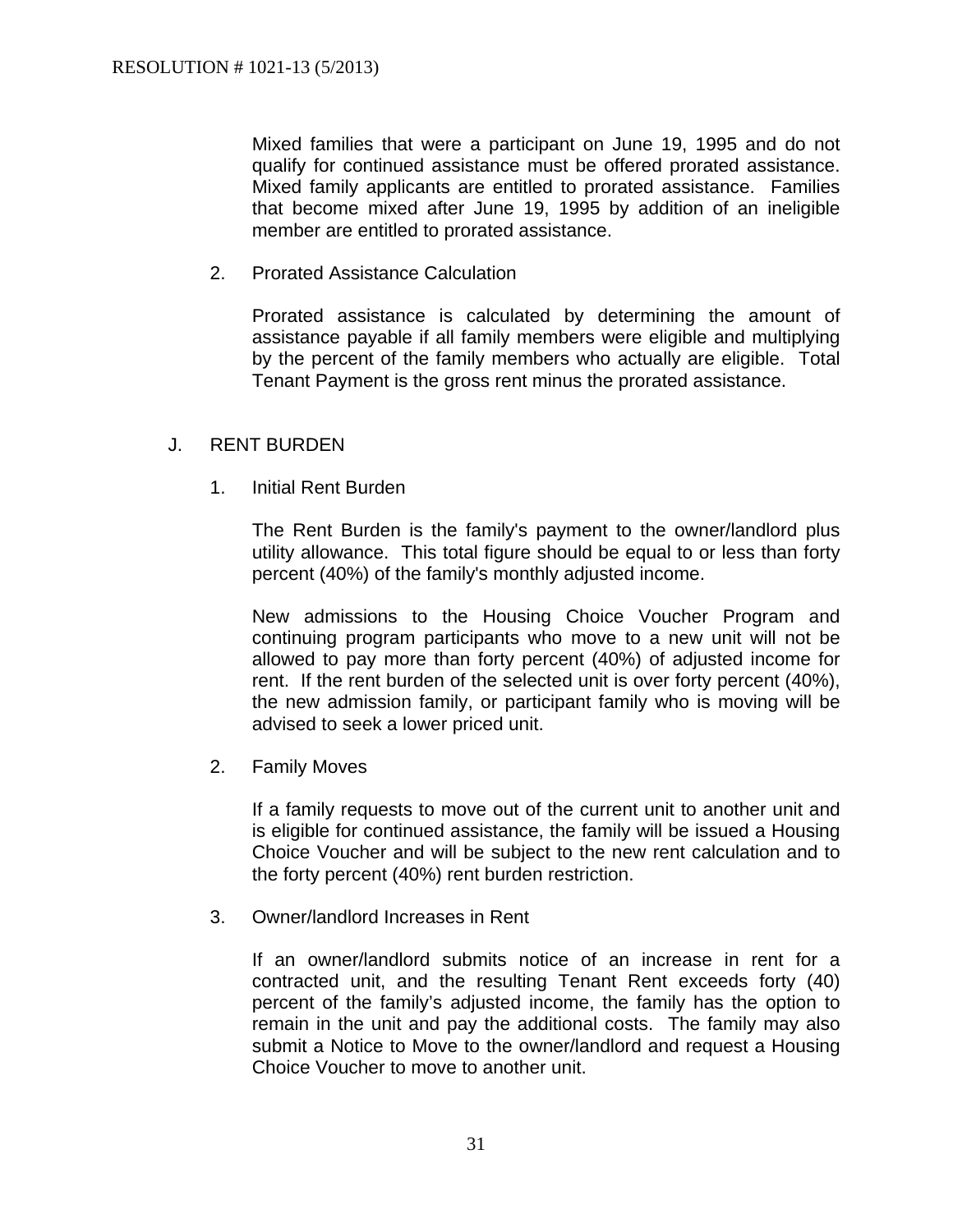# K. ZERO INCOME FAMILIES

Families reporting no family income will be asked at application and recertification how the family pays for necessary living expenses. If it is determined that the family is receiving regular monetary or non-monetary contributions and/or gifts from non-household members, the value of these gifts will be annualized to estimate income.

If it is determined that the family receives no income from gifts, contributions, or any other source, the family will be required to complete, sign, and date a statement of zero family income. Such families will be required to maintain all receipts for any expenses (e.g., food and clothing, utility bills) for the most recent three (3) months. This amount, excluding any food stamps or the CDC Utility Allowance payments, will be annualized to determine annual income. Zero income families will be reevaluated every ninety (90) days to determine if there are any new sources of income. The reevaluation may include an inquiry to the Department of Labor.

- 1. If a family reports that it does not have an income, all adult members will be required to sign a no income affidavit, and answer all questions on a zero income questionnaire and execute a temporary ninety (90) day recertification.
- 2. Family members over the age of 18 years of age who are attending school full-time may not be required to report income status every ninety (90) days.
- 3. Where outside sources are paying bills or donating household goods on a regular basis, the value of these contributions will be included as annual income.

### L. UTILITY ALLOWANCE AND UTILITY REIMBURSEMENT PAYMENTS

The utility allowance is intended to cover the cost of utilities not included in the rent. The allowance is based on the typical cost of utilities and services paid by energy-conservative households that occupy housing of similar size and type in the same locality. Allowances are not based on the family's actual energy consumption. Changes in the allowance will be effective as determined by the Board of Commissioners.

The CDC's Utility Allowance Schedule is set up according to bedroom size and building type. The family will be given the form HUD-52667 with the adopted utility allowances for the area in which the subsidy is issued. The utility allowance schedule will include the allowances for all services for each type unit by bedroom size. When searching for a suitable unit, the family will be able to select the appropriate allowance and calculate the total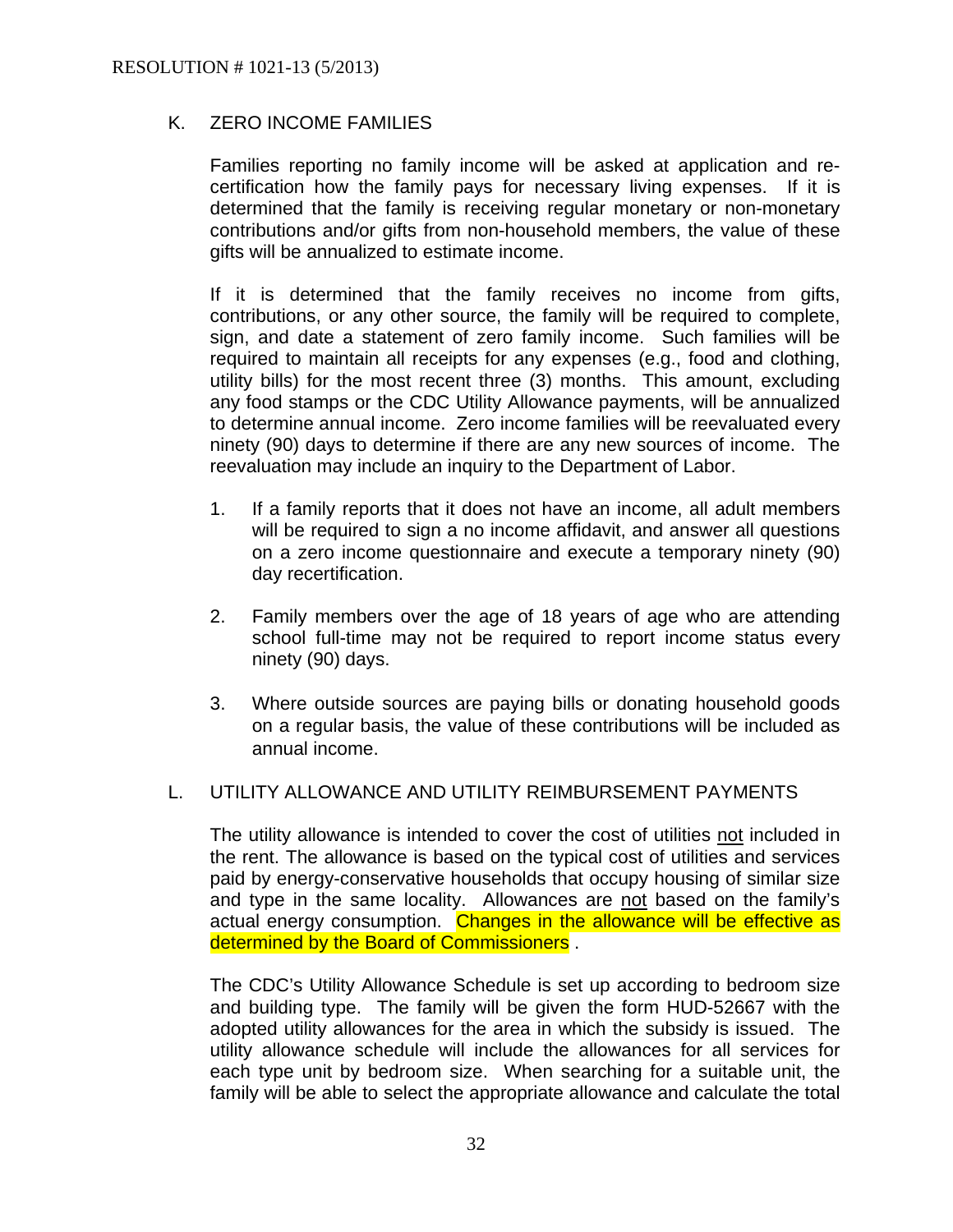utility allowance according to the unit selected and the utilities the family will be responsible for paying.

1. Utility Reimbursement Payments

Where families provide their own range and refrigerator, the CDC will provide an allowance for the range and refrigerator. Allowances for water, sewer and trash services are averaged the same as other utilities. Where the Utility Allowance exceeds the family's Total Tenant Payment, the CDC will provide a Utility Reimbursement Payment for the family each month. The check will be made out directly to the tenant and*/*or utility company of the tenant's choice.

2. Utility Allowance Survey

The CDC will review the utility allowance schedule annually. If the review finds a utility rate has changed by ten percent (10%) or more since the last revision of the utility allowance schedule, the schedule will be revised to reflect the new rate. Revised utility allowances will be applied in a participant family's rent calculation at their next reexamination.

## M. TOTAL TENANT PAYMENT EXCEEDS GROSS RENT/ZERO HAP **ASSISTANCE**

Families whose Total Tenant Payment exceeds the Gross Rent of the occupied unit may remain on the CDC's Housing Choice Voucher program for six (6) months from the effective date of the zero assistance. This will not be considered a break in continued assistance. The family may remain in the same unit and pay rent for six (6) months before being removed from the program. If the family's income decreases or the unit rent increases within the six (6)-month period, the family will be reinstated into the program without applying to the waiting list.

The family may request to move to another unit by giving the CDC and the owner/landlord a thirty (30)-day written notice to vacate. The family must pay the rent during the thirty (30)-day period. The CDC will issue the family a Voucher to move at the end of the notice period. If the family moves from the current unit within the six (6)-month period without giving proper written notice, that is a violation of the lease as well as family obligations, a Voucher will not be issued and the family will be terminated from the program. If assistance is terminated, for violation of family obligations, the family is ineligible for rental assistance for up to three (3) years from the date of termination.

3. Utility Allowance Survey